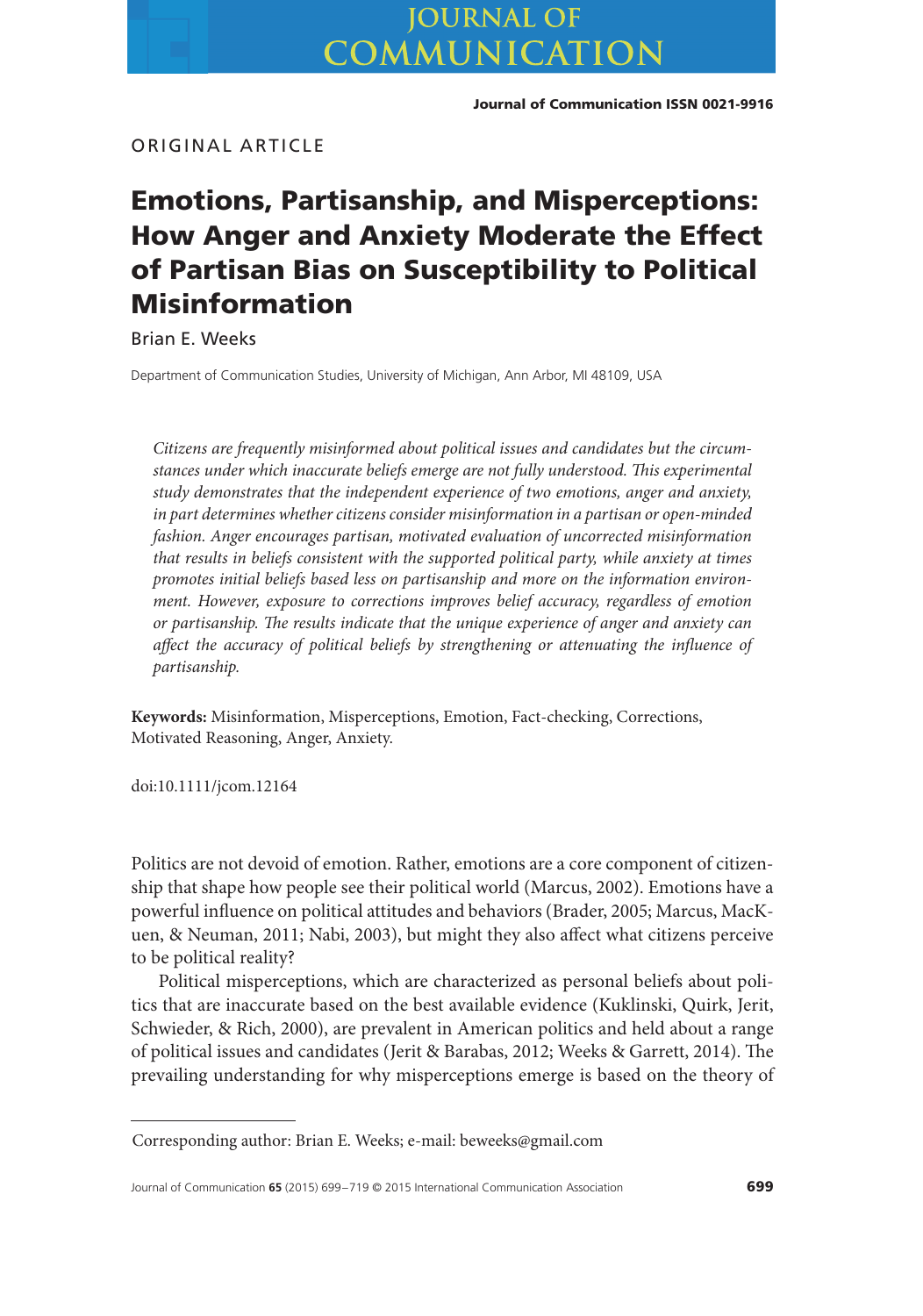partisan motivated reasoning and suggests that political information consistent with an individual's ideology or partisanship is more likely to be believed, regardless of its veracity (e.g., Garrett & Weeks, 2013; Nyhan & Reifler, 2010). Certainly, partisanship matters for political beliefs and misperceptions often fall along party lines, as Democrats and Republicans vary in their accuracy regarding the facts about politics (Gaines, Kuklinski, Quirk, Peyton, & Verkuilen, 2007). However, this partisan-based explanation for political misperceptions may be incomplete, as research has not fully identified the conditions under which politically biased evaluations of misinformation occur.

This study contributes to our understanding of political misperceptions by arguing that citizens' emotional experiences can enhance or lessen partisanship's influence on inaccurate beliefs. The focus here is on the effects of two negative emotions: anxiety and anger. Although the literature is beginning to recognize the influence of these emotions on motivated reasoning, the differential effects of anger and anxiety in this process are not fully understood, nor have they been explored in the context of misperceptions. Prior research has focused primarily on the influence of anxiety, showing that the experience of this emotion can attenuate the effect of existing attitudes on political evaluations (MacKuen, Wolak, Keele & Marcus, 2010; Marcus et al., 2011; Redlawsk, Civettini, & Emmerson, 2010). Less attention has been paid to the effects of anger on motivated reasoning, though MacKuen et al. (2010) found that angry individuals were less likely to seek out attitude-challenging information and less willing to compromise politically. While prior work suggests anxiety and anger may uniquely affect partisan processing, it has neither isolated the causal influence of each emotion, nor has it fully assessed whether these emotions' influence extends to explicitly *partisan* motivations or to the accuracy of political beliefs.

To address these theoretical gaps, this experimental study manipulates emotional states, partisan cues, and the information environment (presence of a corrective message or not) to better understand how political misperceptions are formed. The results demonstrate that participants at times respond to uncorrected misinformation in different ways when angry or anxious, resulting in divergent beliefs about a series of inaccurate political claims. When false claims go uncorrected, anger exacerbates the influence of partisanship and makes participants more susceptible to party-consistent misinformation—claims they are predisposed to believe because of their political affiliation. Conversely, anxiety lessens the influence of partisanship when considering uncorrected misinformation and increases the likelihood that a claim disseminated from the opposed political party is believed. This study provides a more complete theoretical explanation for how political misperceptions are initially established, as well as a causal account of how anger and anxiety uniquely affect partisan processing of political news and information.

#### **Partisanship and political misperceptions**

The formation and persistence of political misperceptions are often attributed to a politically motivated need for consistency (e.g., Meirick, 2013; Nyhan & Reifler, 2010;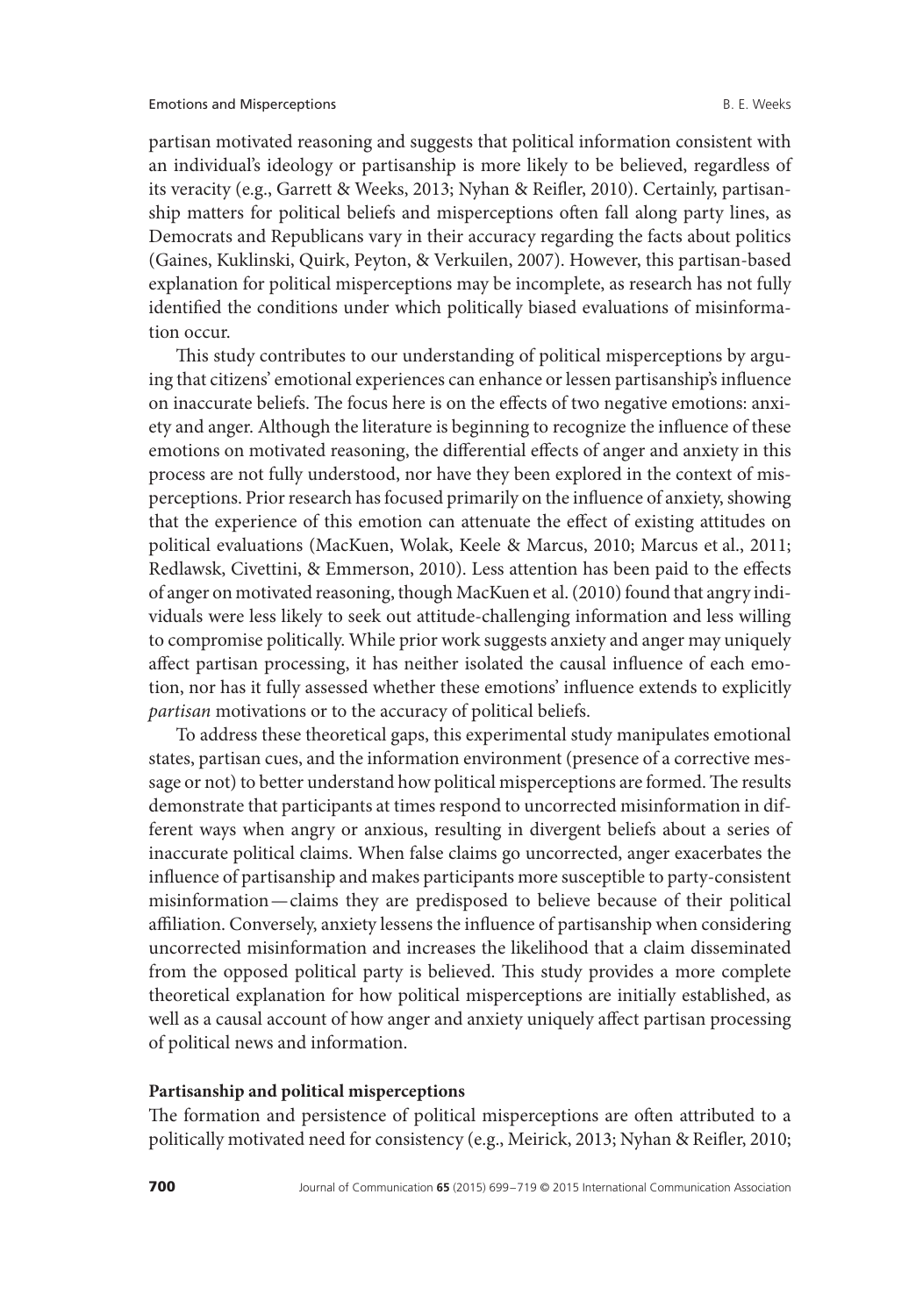Weeks & Garrett, 2014; though, cf. Garrett, Nisbet, & Lynch, 2013). The theory of motivated reasoning suggests individuals at times evaluate information in a biased manner in order to remain consistent with prior attitudes or beliefs (Kunda, 1990). In the case of politics, this means citizens are often motivated to consider new information through a partisan or ideological lens (Taber & Lodge, 2006). Partisan motivated reasoning is presumed to be driven by affective-based goals that lead citizens to evaluate attitude-consistent information as strong, convincing, and valid, while inconsistent information is considered weak and unconvincing (Taber & Lodge, 2006). In the context of misperceptions, the theory suggests that political claims consistent with one's partisanship or ideology are more likely to be accepted, regardless of their veracity. In contrast, claims are more likely to be rejected if they challenge existing partisan attitudes. Empirical evidence supports this contention, as misinformation regarding political candidates or issues is typically more likely to be believed when it is consistent with party identification or ideology (Jerit & Barabas, 2012; Nyhan & Reifler, 2010; Weeks & Garrett, 2014).

However, citizens do not always interpret political information in a way that is biased toward their partisan leanings but instead at times consider information in a more even-handed manner (Bullock, 2009; Druckman, 2012; MacKuen et al., 2010). This willingness to set aside partisanship is evident with misinformation too, as citizens occasionally believe false, attitude-discrepant claims and reject attitude-consistent ones. For example, a poll conducted in 2012 found nearly one-third of Democrats incorrectly believed or did not know if Iraq possessed weapons of mass destruction prior to the U.S. invasion in 2003, a misperception that seems to contradict Democrats' opposition to the war at that time (Valentino, 2012). Surveys fielded during the 2012 presidential election show between approximately 10 and 20% of Democrats believed or were unsure whether Barack Obama was born in the United States, while between 30 and 50% of Republicans dismissed this claim as false (Cassino, 2013; Gallup, 2011).<sup>1</sup> So although citizens are more likely to hold attitude-consistent misperceptions, partisan motivated reasoning appears to have limits. The influence of party identification might be conditional but scholars have not fully identified when partisanship affects false beliefs. The following sections argue that *anxiety* and *anger* moderate partisanship's influence when citizens consider the veracity of misinformation.

#### **Anxiety and anger**

Despite sharing a negative valence, the emotions anxiety and anger exhibit several distinct qualities that should lead to different responses to misinformation. Emotions are "internal, mental states representing evaluative, valenced reactions to events, agents, or objects that vary in intensity…[t]hey are generally short-lived, intense, and directed at some external stimuli" (Nabi, 1999, p. 295). Emotions play a key role in how people interact with stimuli they encounter in their environment and different emotions are distinguished by unique goals and motivations, cognitive appraisals, and action tendencies (Frijda, 1986; Lazarus, 1991; Roseman, Wiest, & Swartz, 1994).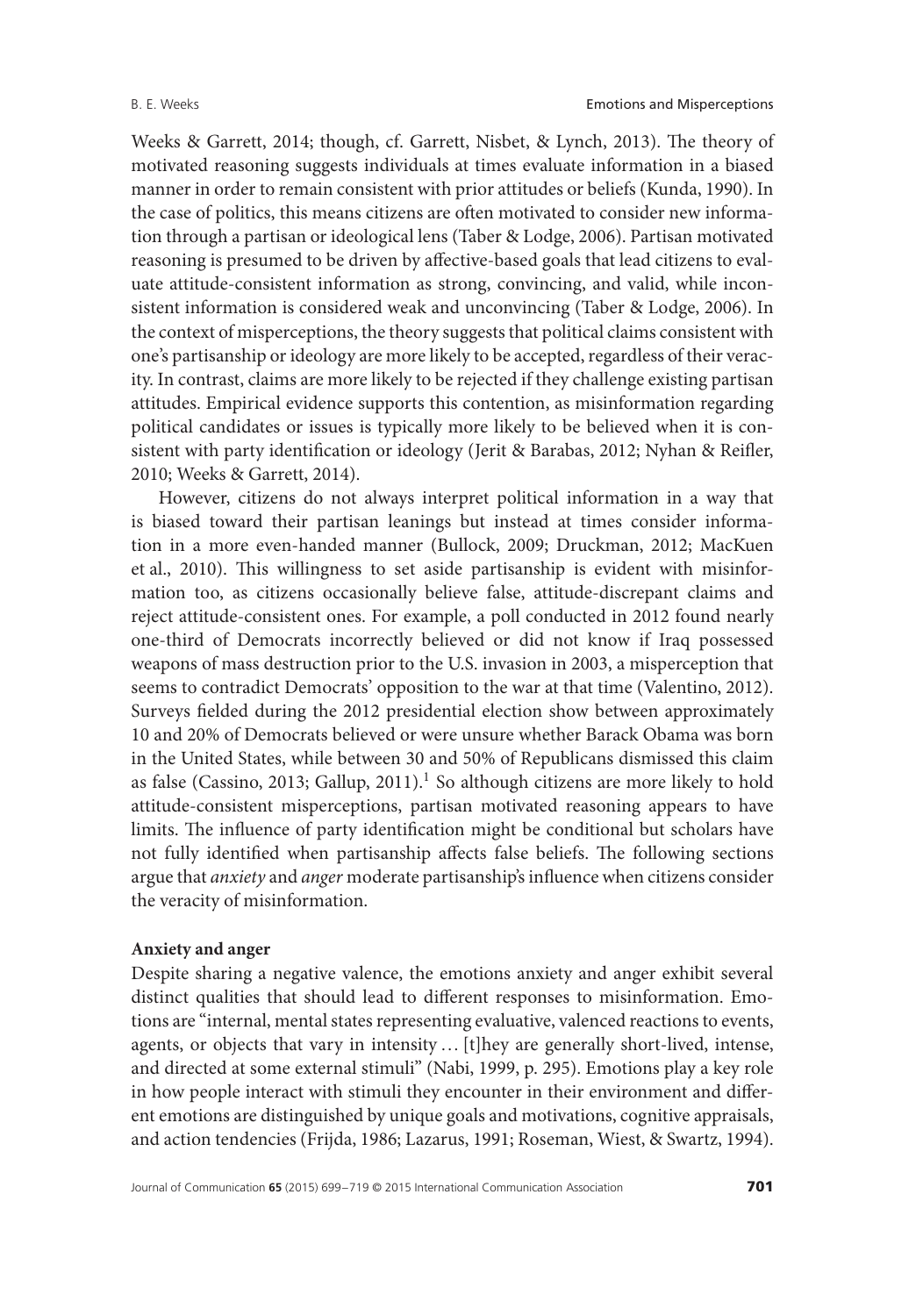Anxiety is an aversive and motivational state that occurs in response to threatening stimuli in one's environment (Eysenck, Derakshan, Santos, & Calvo, 2007; Marcus, Neuman, & MacKuen, 2000). Anxiety is associated with uncertainty, a lack of personal control, and high levels of physiological arousal, all of which lead people to develop strategies to reduce such feelings (Eysenck et al., 2007). Anger is a negatively valenced emotion that is triggered when an individual's goals are blocked, when one feels slighted, or when a perceived injustice or violation of standards has occurred (Carver & Harmon-Jones, 2009). Anger is associated with perceptions of certainty and individual control (Lerner & Keltner, 2001) and results in behaviors that seek restitution, often by causing harm to or punishing others (Carver & Harmon-Jones, 2009; Frijda, 1986).

Although anger and anxiety often co-occur and are not mutually exclusive, evidence demonstrates these emotions can result in divergent political outcomes (Huddy, Feldman, & Cassese, 2007; Lerner & Keltner, 2001). Anxiety increases political information seeking, learning, and deliberation, whereas anger depresses each and promotes close-mindedness (MacKuen et al., 2010; Redlawsk et al., 2010; Valentino, Hutchings, Banks, & Davis, 2008). Anger and anxiety are also associated with differences in support for various political policies. Anxiety (or fear) can increase support for conciliatory and precautionary policies whereas anger (or known threat) boosts punitive policy support (Goodall, Slater, & Myers, 2013; Nabi, 2003). These unique outcomes of anger and anxiety make it clear that conceptualizations of emotions need to move beyond positive or negative valence (Nabi, 2010).

#### **Emotion and partisan bias**

Politically motivated reasoning is thought to be "driven by automatic affective processes that establish the direction and strength of biases" (Taber & Lodge, 2006, p. 756) but the observed differences between anxiety and anger suggest not all affective responses, even those of the same valence, work in the same way. Evidence suggests the experience of anxiety can diminish the effects of motivated reasoning as people form political evaluations. According to the theory of Affective Intelligence, novel and uncertain political situations may trigger feelings of anxiety (Marcus et al., 2000).This anxiety motivates people to take action against that impending threat by more carefully considering each of the various alternatives at their disposal, even information that challenges existing attitudes. Because they pay closer attention to the information at hand and are more likely to weigh opposing viewpoints, the subsequent evaluations made by anxious individuals are less likely to be based on prior attitudes, partisanship, or ideology and are more heavily influenced by contemporary information (Brader, 2005; MacKuen et al., 2010; Marcus et al., 2000). For example, voters who were anxious about their preferred party's candidate were more likely to reconsider their vote choice and pay closer attention to the candidates' policy positions and personality characteristics, which at times resulted in an intention to vote against their party's candidate (Marcus et al., 2011). Redlawsk et al. (2010) directly tested the hypothesis that anxiety is associated with a reduction in attitudinal bias by exposing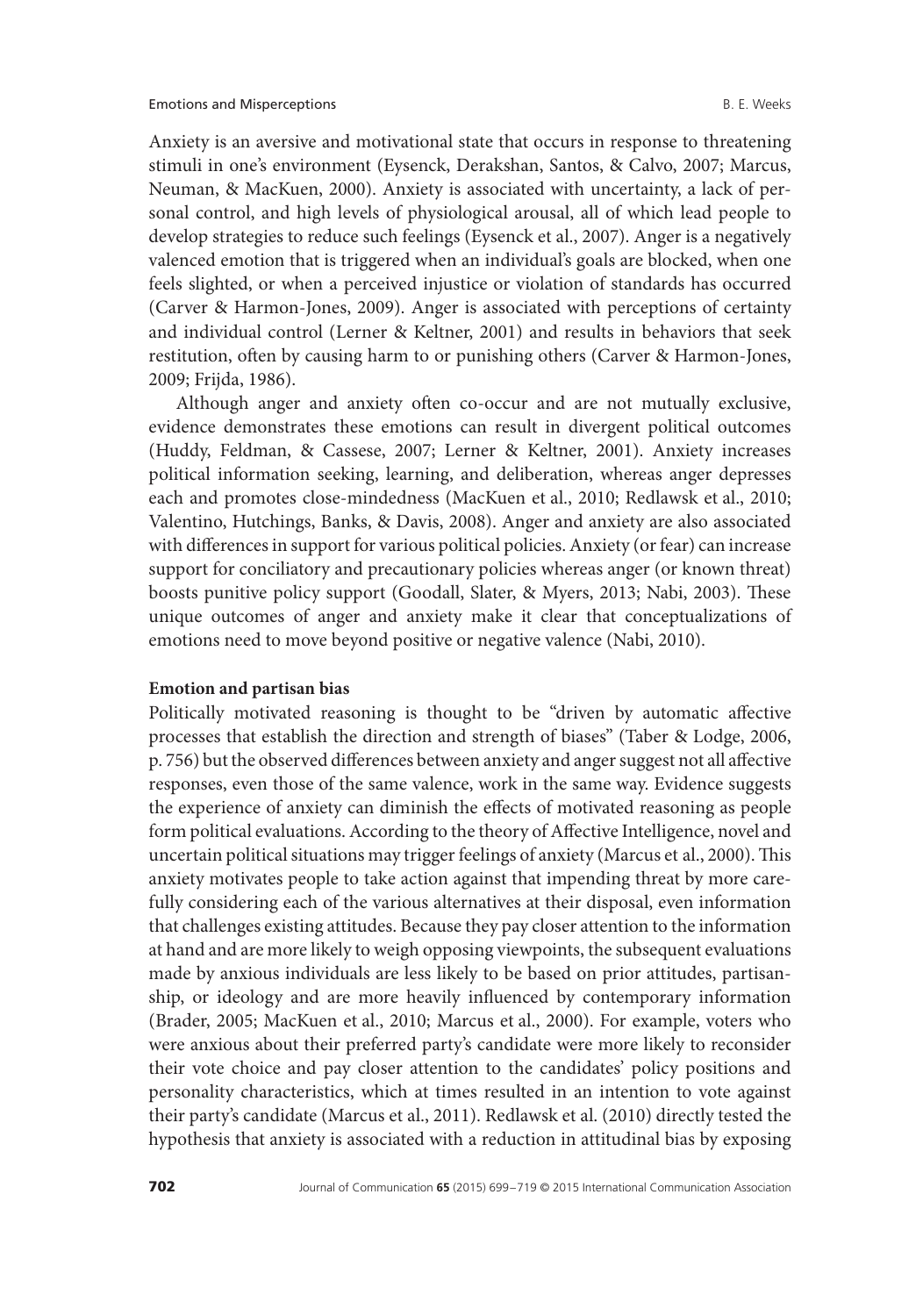participants to large amounts of politically incongruent information. They find evidence of an "affective tipping point" in which encountering a high volume of negative information about a preferred political candidate was associated with increases in anxiety, which was subsequently related to more negative evaluations of the initially liked candidate. This evidence suggests that anxiety may attenuate partisan bias.

Conversely, anger may enhance the motivated reasoning process. Anger arises in response to aversive stimuli in the environment and in order to deal with this anger, people may become defensive, dismiss attitude-challenging information, seek information that supports their position, or rely more heavily on prior dispositions in their evaluations (MacKuen et al., 2010; Marcus et al., 2011). Angry individuals are also less likely to consider and learn from new information (Valentino et al., 2008).

Taken together, this prior work suggests that anxiety and anger should differentially interact with partisanship to affect beliefs, but many important questions remain. The current study builds on work by Redlawsk et al. (2010) and MacKuen et al. (2010) in several important ways. First, evidence of a causal effect of anger and anxiety on motivated reasoning has been elusive.<sup>2</sup> Neither study directly manipulated these emotions, which prohibits clear tests about the differential effects of anxiety and anger in the motivated reasoning process (and Redlawsk et al. only examined anxiety). Second, emotions in these studies were generated by exposing participants to various amounts of information that either challenged or was consistent with their preferences. What is still unclear theoretically is whether general anxiety or anger about a political issue, independent of the type or volume of information exposure, can affect partisan processing. Third, the two studies did not test whether the effects of anxiety and anger extend to explicitly *partisan* motivations. The Redlawsk et al. study was limited to a primary election context and did not test for the effects of partisanship. Similarly, MacKuen et al. examined the effects of emotions on political bias in the context of a political policy and did not examine the role of partisan affiliation. The omission of partisanship in these studies is important in light of criticisms that emotions are often rationalizations of partisan preferences (Ladd & Lenz, 2008). Yet, research has frequently shown that the effects of emotions on political behavior are exogenous to or interactive with partisanship (see Brader, 2011) and the current study is designed to further test this possibility. Finally, while existing studies focus on how emotions may moderate the effect of political bias on information seeking and evaluations of political issues and candidates, the present study examines whether these emotions affect assessments of political facts, which may help explain some uncertainties regarding when partisan bias influences belief accuracy.

#### **Anxiety, anger, and political misperceptions**

People should respond to political misinformation quite differently when experiencing anxiety or anger. Anxiety should increase the likelihood that individuals carefully consider a wider range of viewpoints, even those they may disagree with, which should diminish the influence of partisanship and increase the impact of contemporary information in evaluation (MacKuen et al., 2010; Marcus et al., 2011;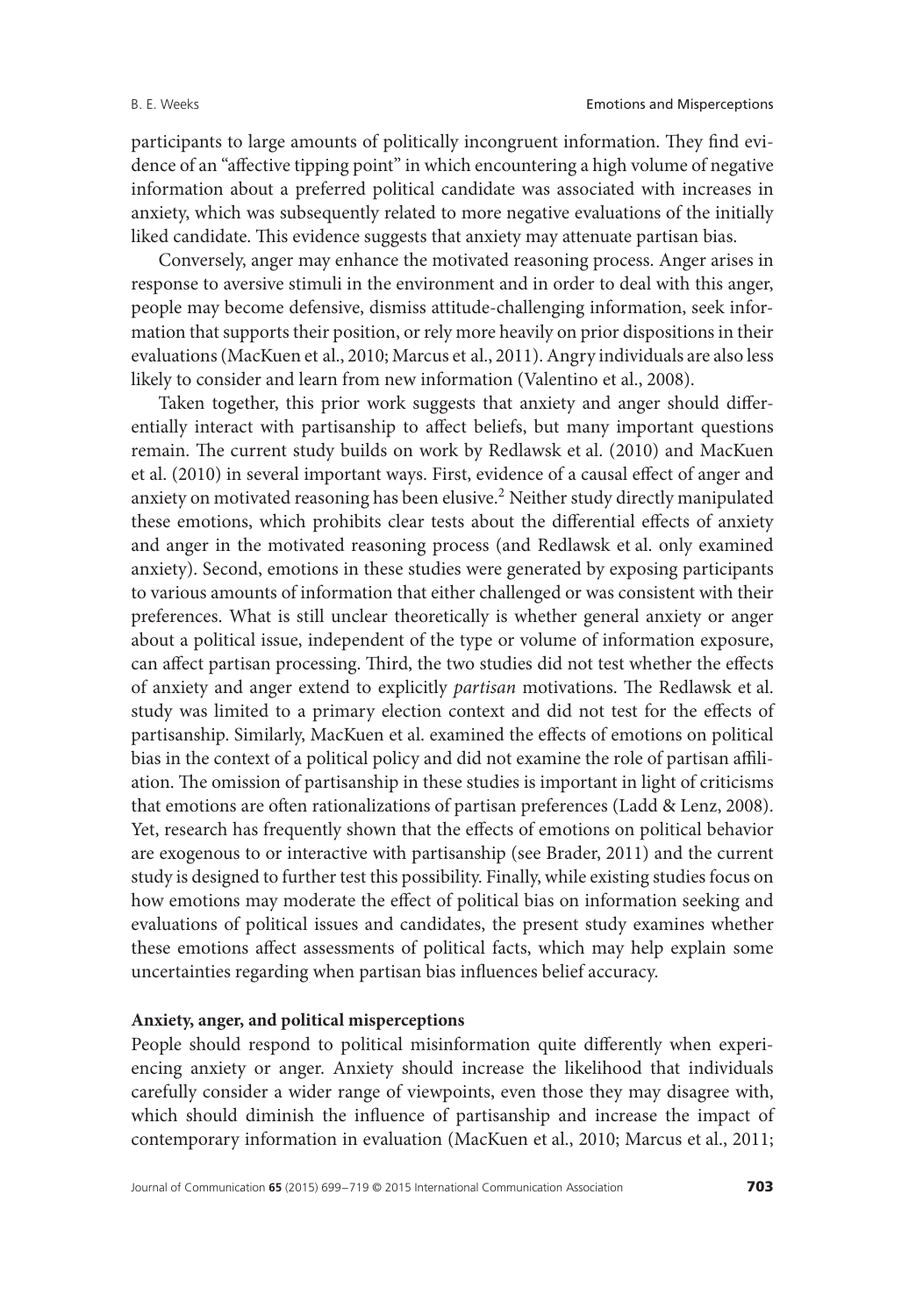Redlawsk et al., 2010). In the case of misinformation, this suggests that anxious individuals exposed to counterattitudinal corrections should more carefully weigh false claims versus facts, which should increase the corrections' effectiveness. Specifically, *when a correction is provided, anxious individuals exposed to misinformation from the in-party will hold more accurate beliefs than those in a neutral emotional state* (H1a).

Although the influence of anxiety initially appears to be normatively beneficial for democracy because it may lead to more rational updating, there is also the possibility for adverse effects (Marcus, 2002). For instance, people primed to experience high levels of anxiety who were then exposed to an anti-free-speech message were significantly less tolerant politically compared to those who received a low anxiety prime (Marcus, Sullivan, Theiss-Morse, & Stevens, 2005). In the case of political misinformation, anxiety could make individuals more susceptible to uncorrected false claims that reflect negatively on their *own* party. Because they are less likely to be driven by partisan motivations, anxious citizens should pause and more carefully consider the nature of the misinformation when it conflicts with their party affiliation (Marcus et al., 2011). As a result, *anxious individuals who receive uncorrected misinformation from the out-party will hold less accurate beliefs than those in a neutral emotional state* (H1b).

Anger, however, should enhance the influence of partisanship on false beliefs. Anger makes people defensive and increases the likelihood that they ignore information that challenges their attitudes and pay closer attention to attitude-consistent information (Marcus et al., 2011). As a result, anger leads to evaluations that are based more heavily on existing dispositions, such as partisanship. MacKuen et al. (2010) found that angry individuals sought out more information that confirmed their prior attitudes, became resolute in those prior attitudes, and were less willing to compromise politically. Extending these findings to misperceptions, anger should result in less openness to new, attitude-challenging information contained in a fact-checking message and an unwillingness to hear the other side. Thus, anger should enhance the influence of partisanship on beliefs, as people will be more likely to fall in line with their political party when they are angry. As a result, angry citizens should be more susceptible to inaccurate claims endorsed by a member of their preferred political party and less likely to accept corrections that indicate their party's claims are wrong. In particular, *when a correction is provided, angry individuals exposed to misinformation from the in-party will hold less accurate beliefs than those in a neutral emotional condition* (H2a). Also, *angry individuals exposed to uncorrected misinformation from the in-party will hold less accurate beliefs than those in a neutral emotional state* (H2b).

# **Method**

An online, between-participants experiment tested these hypotheses. Englishspeaking adults over age 18 who live in the United States and have access to the Internet participated in the study  $(N = 768)$ . The sampling firm Qualtrics recruited the sample using an opt-in panel, and the data were collected between 25 March and 2 April 2014. The sample was diverse in terms of age  $(M = 47.99, SD = 14.05)$ ,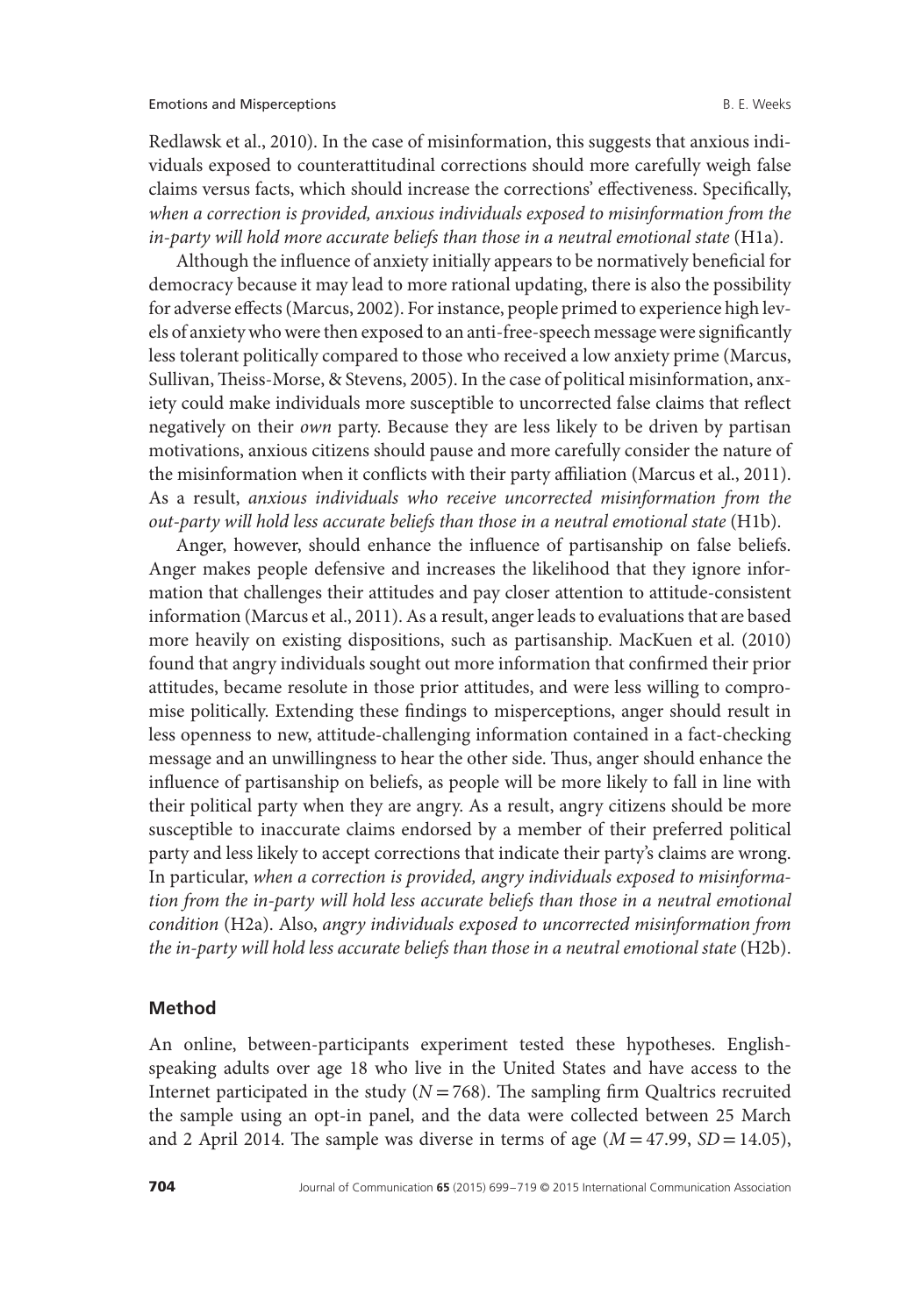gender (50% male), race (83.3% White, 8.5% Black, and 7% Hispanic), education (22.0% high school or less, 25.3% 4-year college degree, and 11.6% postgraduate), and political party affiliation (43.6% Democrat or leaning, 29.6% Republican or leaning, and 23.7% Independent).

# **Procedure**

Qualtrics first sent panel members an email asking them to participate in the study. After providing consent, participants were randomly assigned to take at least 2 minutes to write something about either immigration reform or the death penalty (issue manipulation) that makes them either angry or anxious (emotion manipulation). Participants in a control condition wrote about something that makes them relaxed. Similar tasks have been used in prior research and allow for the independent induction of each emotion related to the target issue (Lerner & Keltner, 2001; Valentino, Brader, Groenendyk, Gregorowicz, & Hutchings, 2011). Although this writing task generates emotions somewhat artificially, in the real world people frequently use strong emotional language to express their opinions online (Papacharissi, 2012), and news organizations' websites are filled with uncivil and emotional comments (Coe, Kenski, & Rains, 2014). The writing task is thus a reasonable representation of how people express themselves politically outside of the experiment. Immediately following the writing task, participants provided their current emotional state by reporting the extent to which they were experiencing a series of emotions.

Matching the issue they wrote about in the emotional induction, participants next read a news article attributed to the Associated Press that discussed how public misperceptions were circulating around the political debate on either immigration or the death penalty (see Appendix S1, Supporting Information, for sample stimuli). The articles were manipulated to contain either A) a series of four inaccurate and uncorrected claims (misinformation-only) about the issue, or B) the same claims as well as corrective information providing explicit evidence showing why the statements are false (correction). The two issues were used as a form of stimulus sampling, which improves construct and external validity (Wells & Windschitl, 1999). The political affiliation of the source of the original misinformation was also manipulated such that the inaccurate information was attributed to either Congressional Republicans or Democrats. The corrective information in the correction condition was attributed to a fictional independent fact-checking organization. The news articles were fictitious but were based on realistic presentations of misinformation in the media. Outside of the laboratory, the public can be exposed to misinformation presented without explicit corrections via news or political websites, blogs, and e-mail (Garrett, 2011; Weeks & Southwell, 2010), while news organizations and fact-checking organizations such as Fact-check.org often rebut political inaccuracies by presenting both the original claim and an evidence-based correction (Gottfried, Hardy, Winneg, & Jamieson, 2013). The claims were explicitly false and based on real misperceptions surrounding each issue. The factual statements used as corrections were created using evidence from reports by experts at governmental organizations and nonpartisan interest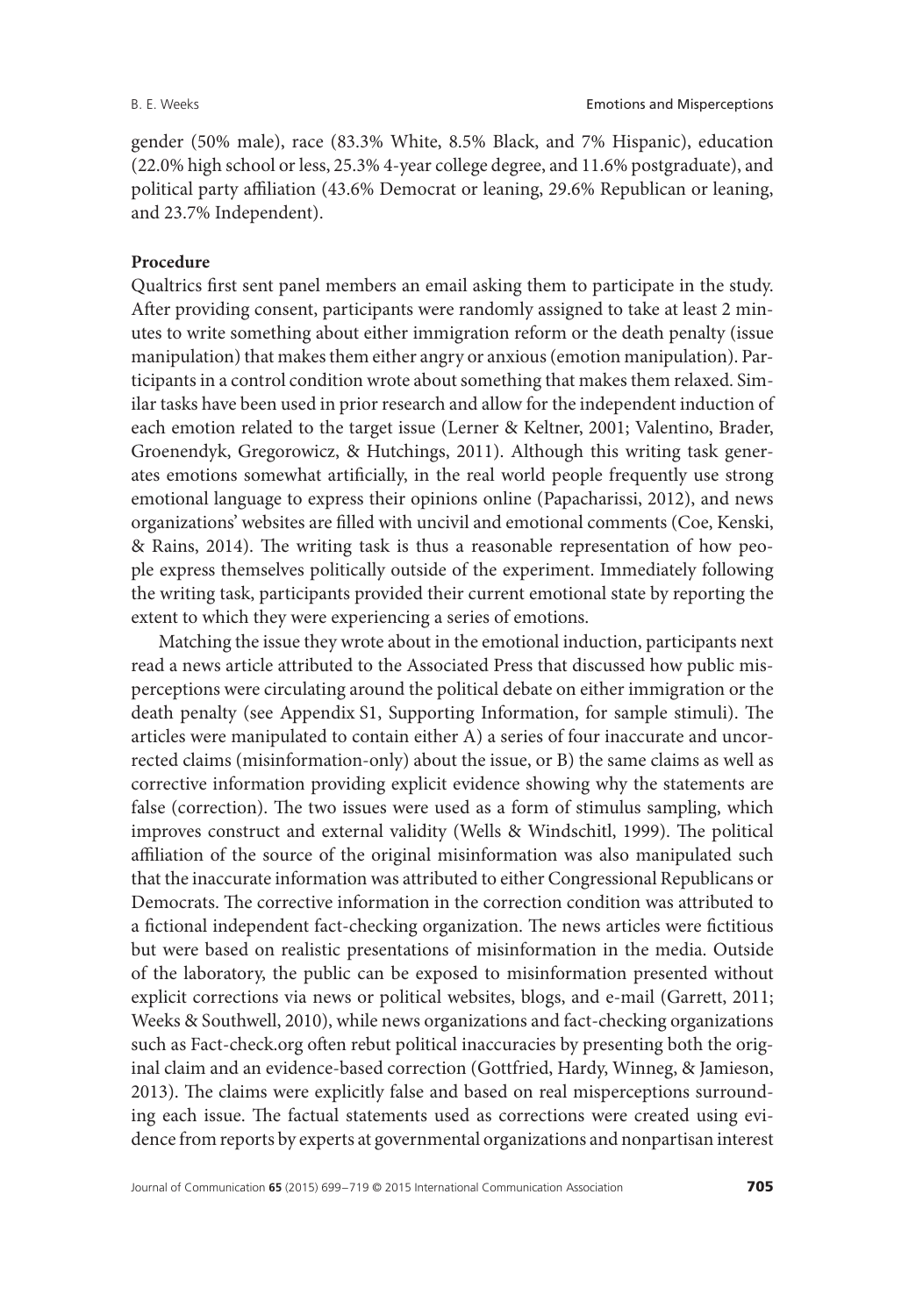groups. Immediately after reading their assigned news article, participants reported their beliefs in the claims presented in the article. The study concluded by assessing psychological individual differences and demographics.

#### **Measures**

# *Emotion*

Dummy coded variables were created to represent the emotional induction conditions. Both the anger and anxiety conditions were coded high and the neutral control condition was used as the reference group. All models in the analysis use the induction condition dummy variables as predictors.

#### *Source of misinformation*

The source of the original misinformation was manipulated such that claims were attributed to either Congressional Republicans or Democrats. A dichotomous variable was created to represent whether the source of the misinformation was from the political party participants supported or opposed. If, for example, a self-reported Republican (or leaning) saw an article in which the false claims were attributed to Congressional Republicans, that combination would be coded as "in-party." If a Democrat saw that same article that combination would be coded as "out-party." This resulted in a dichotomous variable in which 287 participants read an article attributing the misinformation to the out-party, while 275 participants saw claims stemming from members of their in-party (coded high). This coding excludes true Independents who did not lean toward one party, participants associated with a third party, or those who did not respond to the political affiliation question.

### *Correction*

The presence of a correction (coded high) was manipulated such that inaccurate claims were presented either with or without evidence indicating the claims were not true.

# *Political knowledge*

Political knowledge is often associated with political misperceptions and was included as a control in the models (Nyhan & Reifler, 2010). Political knowledge was measured using questions about the current make-up of Congress, the party of the President who appointed the current Chief Justice of the Supreme Court, the current unemployment rate, and the current U.S. Secretary of State. The items were summed, creating a range of possible scores from 0 to 4 ( $\alpha$  = .65,  $M$  = 2.00, *SD* = 1.37).

#### *Belief in false claims*

Belief accuracy was the dependent variable and was measured by asking participants to report the extent to which they believed each of the four claims they read to be true or false. Participants were asked: "The article you just read made several claims about immigration (the death penalty). What do you think about the accuracy of these statements? For each statement listed below, please tell us if you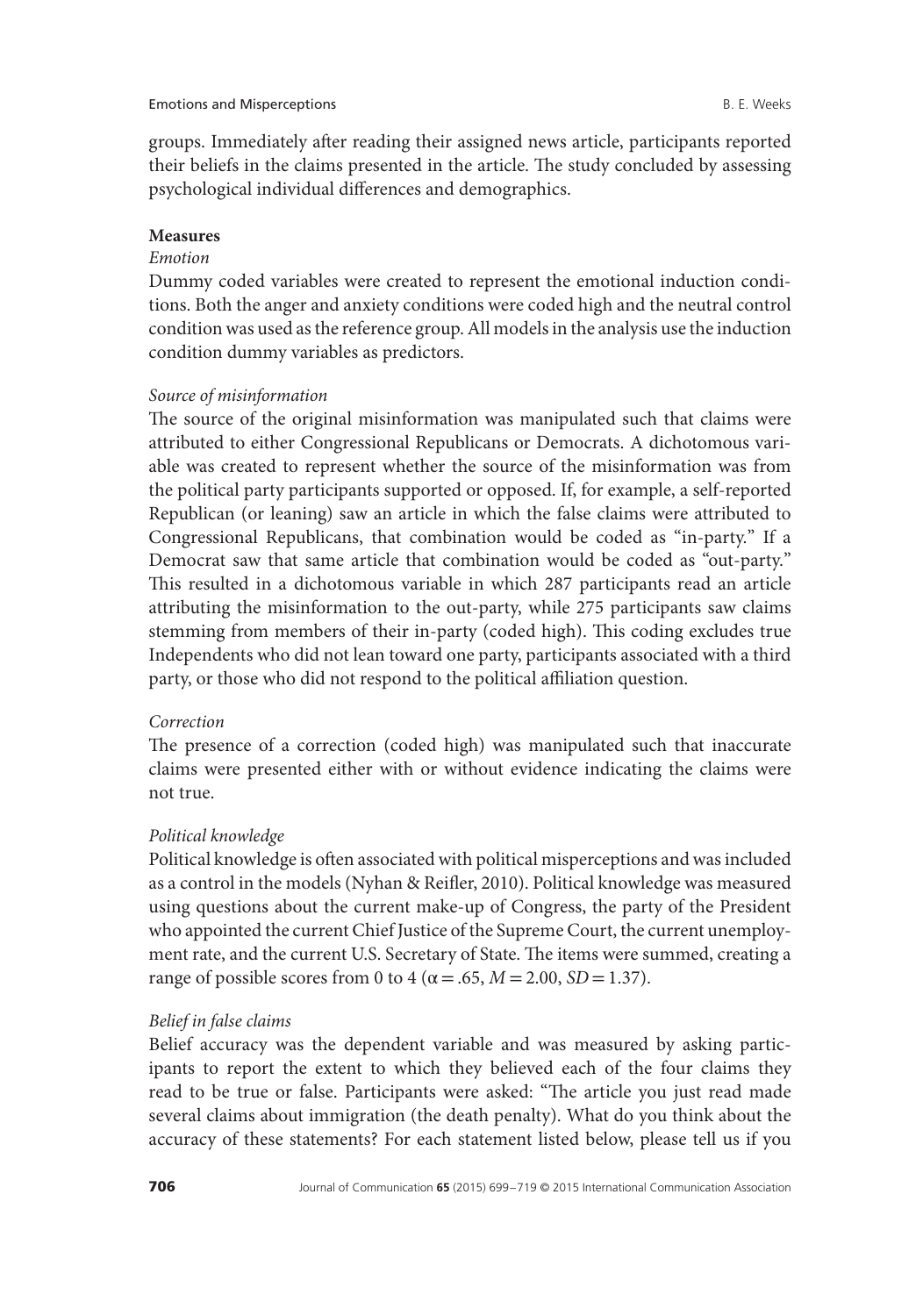think it is definitely true, probably true, probably false, definitely false or you are unsure?"

Participants who read the immigration article were asked to report their belief in the following false claims: (a) Illegal immigrants are able to receive government welfare benefits like food stamps and housing benefits; (b) The majority of immigrants do not learn to speak English; (c) Immigrants are more likely to become criminals than native born citizens; and (d) Proposed legislation will allow any current illegal immigrant to become a citizen.

Participants who read the death penalty article reported their belief in four separate claims: (a) The number of inmates executed in the United States is growing; (b) Minorities are more likely to be executed than Whites; (c) It is legal to execute juveniles in the United States; and (d) Public support for the death penalty has increased in recent years.

Prior to analyses, responses were recoded so that the "unsure" response was located at the midpoint of the revised 5-point scale. Higher values on the scale represent greater accuracy in assessing these false claims.<sup>3</sup> On average, participants' perceptions of the four immigration claims were not very accurate, as the mean was at the midpoint of the 5-point scale (four items averaged scale,  $\alpha = .75$ ,  $M = 2.99$ , *SD* = 1.06). Beliefs about the death penalty claims were more accurate, as the mean fell between the "unsure" and "probably false" response options (four items averaged scale,  $\alpha = .74$ ,  $M = 3.19$ ,  $SD = 1.07$ ). A *t*-test confirmed that beliefs about the death penalty were significantly more accurate than those about immigration,  $t(766)=2.52$ ,  $p < .05$ . The issues were combined for analyses ( $M = 3.09$ ,  $SD = 1.07$ ) but the issue variable served as a control throughout.

Although these scaled items are used to test the hypotheses, converting the belief items into dichotomous measures of accuracy helps illustrate the distribution of correct responses. All four claims about both issues were false, so participants who responded "probably false" or "definitely false" were credited with providing the correct or accurate response. Across the entire sample, participants provided the correct response to just under half of the four claims (range 0 to 4;  $M = 1.89$ ,  $SD = 1.39$ ). Table 1 displays the percentage of participants with correct beliefs by condition, as well as the mean number of correct responses in each condition. Across the entire sample, one in five participants (20.8%) did not provide a correct response to any of the four claims, while 17.1% were accurate in assessing all claims.<sup>4</sup>

#### **Results**

# **Emotion induction check**

An induction check demonstrates the writing task generated the intended emotional response. Emotional responses were assessed on a scale from 1 (very slightly or not at all) to 5 (extremely) and randomly presented items were used to measure anger (*angry*, *outraged*, and *disgusted*; α =.90, *M* =1.83, *SD* =1.08), anxiety (*anxious*, *afraid*, and *nervous*;  $\alpha = .84$ ,  $M = 1.83$ ,  $SD = 0.93$ ), and enthusiasm (*enthusiastic*,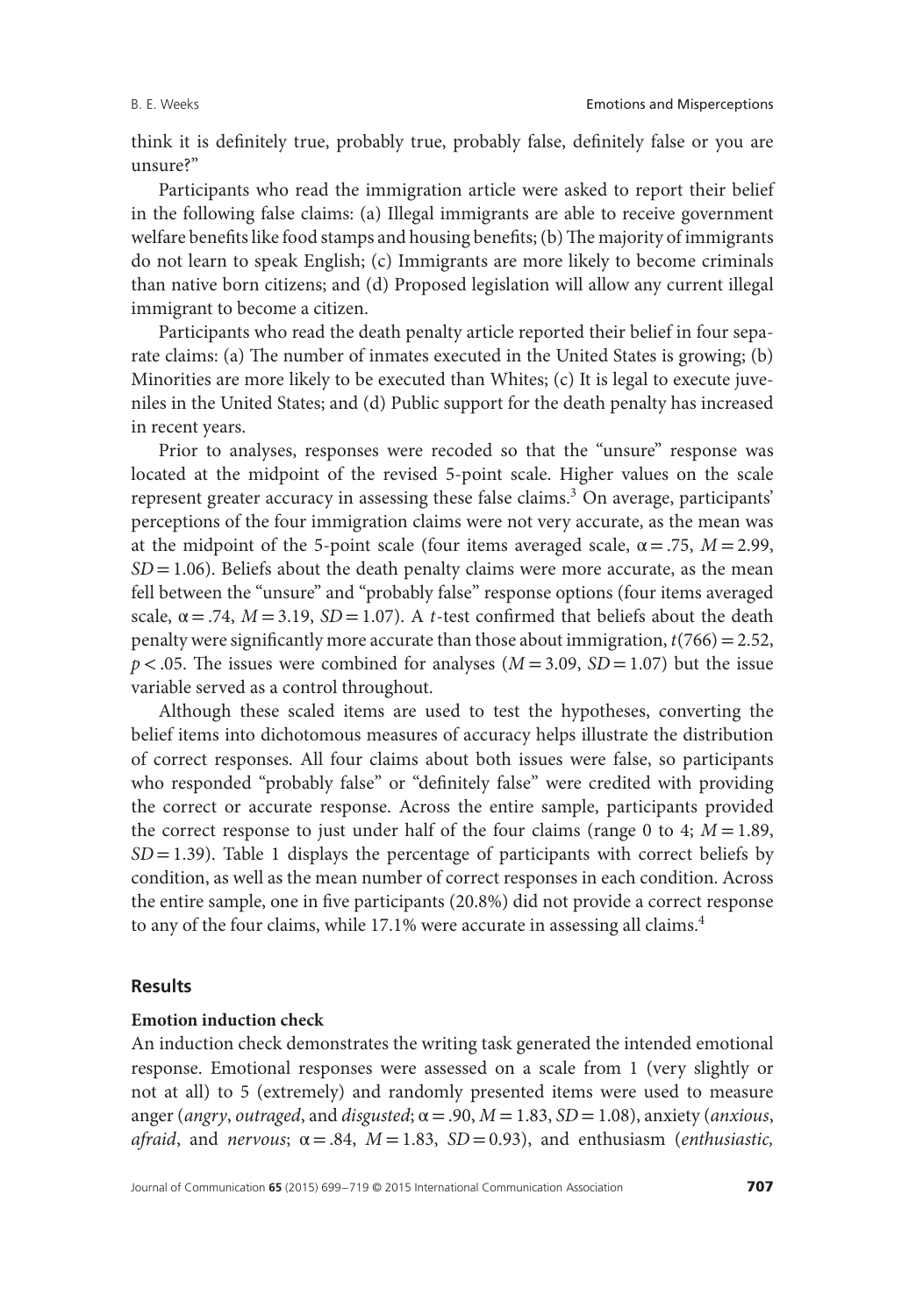#### Emotions and Misperceptions **B. E. Weeks** B. E. Weeks

|                         | Number of Correct Beliefs (%) |      |      |      |                |                             |  |
|-------------------------|-------------------------------|------|------|------|----------------|-----------------------------|--|
| Condition               | $\Omega$                      | 1    | 2    | 3    | $\overline{4}$ | Mean Number<br>Correct (SD) |  |
| Emotion                 |                               |      |      |      |                |                             |  |
| Anger                   | 19.1                          | 25.2 | 18.8 | 18.8 | 18.2           | 1.94(1.40)                  |  |
| Anxiety                 | 22.5                          | 20.7 | 25.3 | 16.5 | 15.1           | 1.91(1.34)                  |  |
| Neutral                 | 21.4                          | 19.6 | 17.3 | 23.8 | 17.9           | 2.06(1.42)                  |  |
| Party of source         |                               |      |      |      |                |                             |  |
| In-party                | 21.8                          | 23.3 | 18.9 | 18.5 | 17.5           | 1.87(1.41)                  |  |
| Out-party               | 16.7                          | 20.6 | 23.0 | 20.6 | 19.2           | 2.04(1.36)                  |  |
| Information environment |                               |      |      |      |                |                             |  |
| Misinformation only     | 29.4                          | 26.0 | 24.5 | 14.5 | 5.6            | 1.50(1.22)                  |  |
| Correction              | 11.1                          | 18.1 | 16.7 | 24.2 | 30.0           | 2.45(1.38)                  |  |
| <i>Issue</i>            |                               |      |      |      |                |                             |  |
| Immigration             | 23.8                          | 23.3 | 20.2 | 17.9 | 14.8           | 1.75(1.40)                  |  |
| Death penalty           | 17.8                          | 21.2 | 21.5 | 20.2 | 19.4           | 2.16(1.34)                  |  |
| Entire sample           | 20.8                          | 22.3 | 20.8 | 19.0 | 17.1           | 1.89(1.39)                  |  |

**Table 1** Percentage of Participants With Correct Beliefs by Condition

*Note:* Beliefs were collapsed into a dichotomous measure and considered accurate if respondent reported that the false claim was "probably" or "definitely" false.

*hopeful*, and *proud*;  $\alpha = .84$ ,  $M = 2.69$ ,  $SD = 1.14$ ). Anger and anxiety were positively correlated,  $(r = .56, p < .001)$ , while anger and enthusiasm were negatively correlated (*r* = −.06, *p<*.10 [two-tailed]). Anxiety and enthusiasm were positively correlated  $(r=.12, p=.001).$ 

Participants asked to write something that made them angry reported more anger ( $M = 2.10$ ,  $SD = 1.17$ ) than participants in the anxiety ( $M = 1.78$ ,  $SD = 1.06$ ) or neutral conditions (*M* =1.42, *SD* =0.75), *F*(2,764)=23.61, *p<*.001. The difference in anger between the anger and anxiety conditions was also significant,  $t(597)=3.50$ , *p<*.001. Participants who wrote about what made them anxious reported more anxiety ( $M = 1.95$ ,  $SD = 1.00$ ) than participants in the anger ( $M = 1.78$ ,  $SD = 0.88$ ) or neutral conditions  $(M = 1.71, SD = 0.89)$ ,  $F(2,764) = 4.04$ ,  $p < .05$ . A direct comparison of anxiety between the anxious and angry conditions was significant,  $t(597) = 2.15$ ,  $p < .05$ . Finally, those in the anxiety condition felt more anxiety than anger,  $t(284) = 3.23$ ,  $p < .001$ , while participants in the anger condition experienced greater anger than anxiety,  $t(313) = 5.35$ ,  $p < .001$ .

# **Statistical analyses**

Although main effects of the experimental conditions were not hypothesized, the result of an ordinary least squares regression predicting belief accuracy without the interaction terms is reported (Table 2, Model 1). The hypotheses were tested using two separate "moderated moderation" regression models, also known as three-way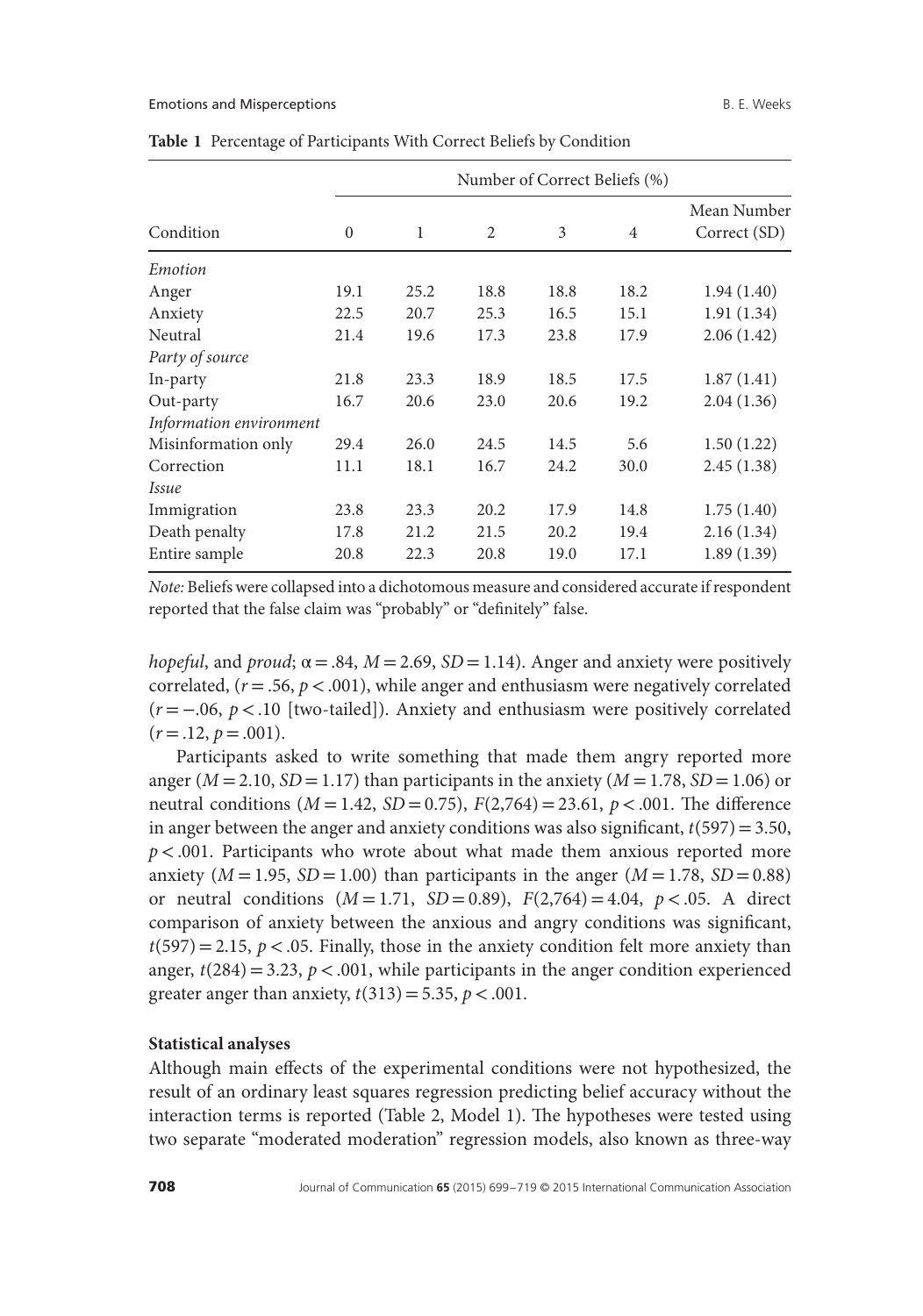|                                               | Model 1                   | Model 2                  | Model 3                         |
|-----------------------------------------------|---------------------------|--------------------------|---------------------------------|
| Anxiety                                       | $-.14(.11)$               | $-.42(.19)^*$            | $-.15(.11)$                     |
| Anger                                         | $-.09(.11)$               | $-.09(.11)$              | .26(.18)                        |
| Correction (coded high)                       | $.78(.08)$ <sup>***</sup> | $.70(.15)$ ***           | $.98(.15)$ ***                  |
| In-party (coded high)                         | $-.13(.08)$               | $-.35(.15)^*$            | .15(.15)                        |
| Anxiety $\times$ In-party                     |                           | $.63(.24)$ **            |                                 |
| Anxiety × Correction                          |                           | .27(.24)                 |                                 |
| Correction $\times$ In-party                  |                           | .23(.21)                 | $-.36(.22)^{#}$                 |
| Anxiety $\times$ Correction $\times$ In-party |                           | $-.71(.35)^*$            |                                 |
| Anger $\times$ In-party                       |                           |                          | $-.64(.23)$ <sup>**</sup>       |
| Anger × Correction                            |                           |                          | $-.45(.24)$ <sup>#</sup>        |
| Anger × Correction × In-party                 |                           |                          | .79 $(.34)^*$                   |
| Issue (death penalty coded high)              | $.27(.08)$ <sup>**</sup>  | $.27(.08)$ <sup>**</sup> | $.27(.08)$ <sup>**</sup>        |
| Political knowledge                           | $.15(.03)$ ***            | $.15(.03)$ ***           | $.15(.03)$ ***                  |
| Constant                                      | $2.18(.18)$ ***           | $2.25(.19)$ ***          | $2.02$ $(.20)$ ***              |
| <b>Observations</b>                           | 561                       | 561                      | 561                             |
| $F\left( df\right)$                           | 20.46 (6, 554)            | $13.07(10, 550)$ ***     | $13.16(10, 550)$ <sup>***</sup> |
| $R^2$                                         | .18                       | .192                     | .193                            |

**Table 2** Effects of Anxiety and Anger, Partisanship, and Corrections on Belief

*Notes:* Unstandardized regression coefficients reported. Standard error is listed in parentheses. *p*-values are two-tailed.

 $^{*}p$  < .10.  $^{*}p$  < .05.  $^{*}p$  < .01.  $^{**}p$  < .001.

interactions (Hayes, 2013). The first model tested the hypotheses about anxiety, while the second examined predictions related to anger. The hypotheses make different predictions about the interactive effects of emotions and partisanship on belief accuracy depending on the information environment and the three-way interaction models allow for such tests. Table 2 (Models 2 and 3) illustrates that the three-way interaction between the emotion, partisan source, and correction variables is significant in both the model for anxiety,  $b = -0.71$  (.35),  $p = 0.04$  (two-tailed) and anger,  $b = 0.79$  (.34),  $p = .02$  (two-tailed). These significant coefficients indicate that the extent to which the two emotions and partisanship interact to affect beliefs is contingent on the presence of a correction. What the coefficients do not indicate, however, is the precise nature of these interactions. In order to examine these conditional effects and test the specific hypotheses posed in this study, these significant interactions were further probed using PROCESS (Hayes, 2013, p. 307). Probing the interactions allows for direct comparisons of the hypothesized group differences. PROCESS provides inferential tests that explain the nature of the emotion  $\times$  partisan source interactions in both the misinformation-only and correction conditions. In reporting the results of the hypotheses tests below I focus on the coefficients for these inferential tests (which in this case signify adjusted mean differences between groups) as well as the estimated marginal means for the groups being compared.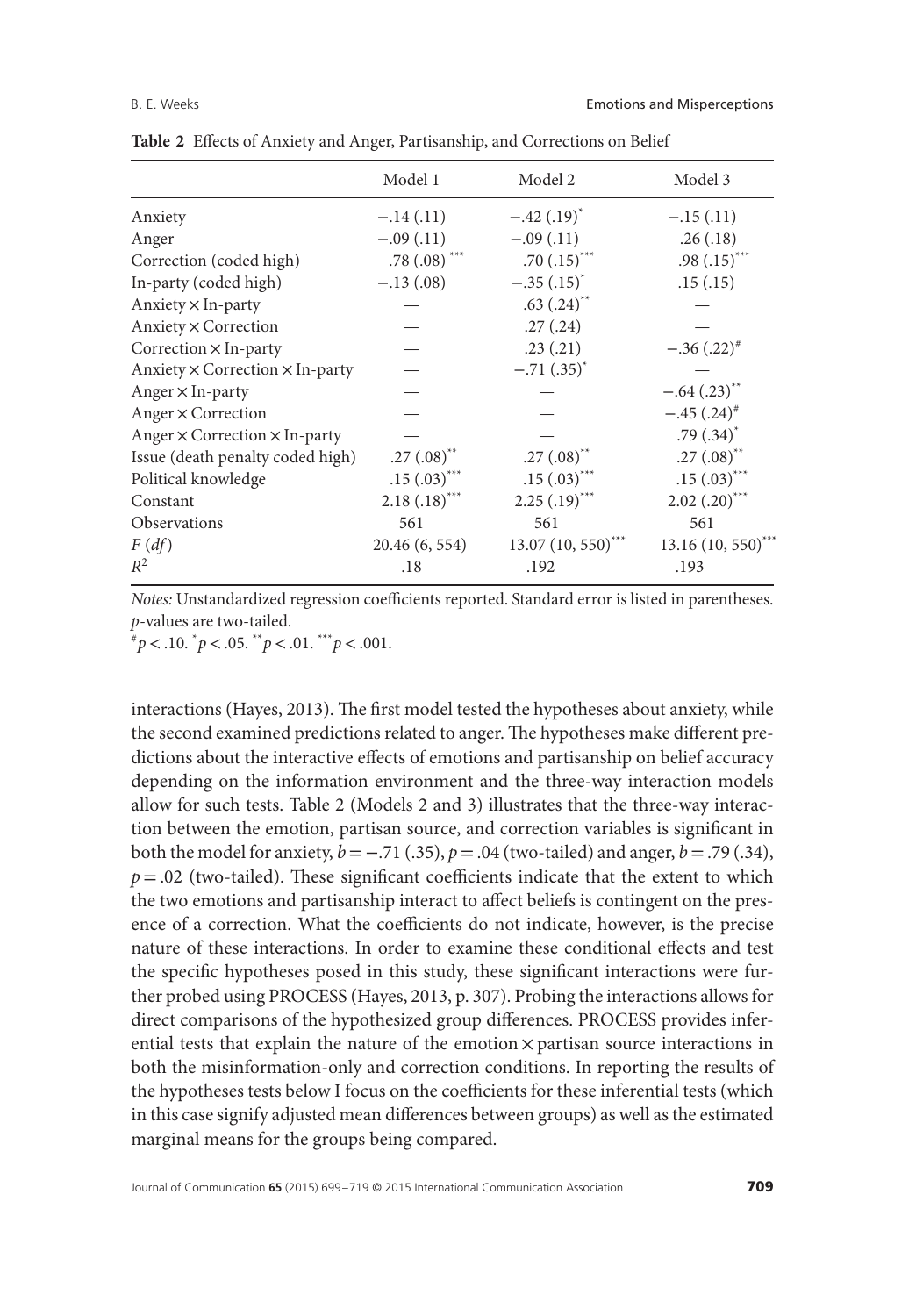# **Tests of main effects**

The coefficients reported in Table 2 (Model 1) indicate there were no main effects of the anger or anxiety conditions on participants' beliefs (*ps>*.20). The coefficient for the variable representing partisanship was negative,  $b = -.13$  (.08), suggesting that participants who received misinformation from the in-party held less accurate beliefs than those who received the same information from the out-party. However, this effect was not significant  $(p = .11)$  and cannot be taken as strong evidence regarding the direct influence of partisanship. The lack of main effects suggests that emotions and the partisan source of the information alone did not significantly affect belief accuracy.<sup>5</sup> There were main effects of the issue (beliefs about the death penalty were more accurate) and correction manipulations, as participants who received corrective information held significantly more accurate beliefs than those who received only the misinformation. The coefficient for the correction variable suggests that all things equal, receiving a correction was estimated to improve belief accuracy by .78 units  $(t = 9.29, p < .001)$ . In addition, the control variable political knowledge was positively related to belief accuracy,  $b = .15$ ,  $p < .001$ .

# **Hypotheses tests**

H1a predicted that when a correction is available, anxious individuals exposed to misinformation from the in-party hold more accurate beliefs than those in the neutral condition. In other words, corrections that challenge one's partisan loyalties are more effective when anxiety is present. This hypothesis was tested by examining the coefficient for the anxiety  $\times$  partisan source interaction within the correction condition. The coefficient was not significant,  $b = -.08$  (.25),  $t = -.33$ ,  $p = .75$ , indicating that anxiety and the partisan source do not interact to affect beliefs in the correction condition. Exploring this nonsignificant interaction further illustrates that false claims attributed to the in-party were no more likely to be rejected in the anxiety condition  $(M = 3.29, SE = .15)$  than in the neutral condition  $(M = 3.52, SE = .12)$ when a correction was available,  $b = -.23$  (.20),  $t = -1.18$ ,  $p = .24$  (see in-party, right half of Figure 1). Thus, H1a is not confirmed.

H1b posited that when misinformation goes uncorrected, anxious individuals who receive false claims from the out-party will hold less accurate beliefs than those in the neutral condition. In the misinformation-only condition, the interaction between the anxiety and partisan source variables is positive and significant,  $b = .63$  $(0.24)$ ,  $t = 2.61$ ,  $p = 0.009$  (two-tailed). Probing this interaction indicates that beliefs of anxious individuals who were exposed to uncorrected misinformation attributed to the out-party  $(M = 2.52, SE = .15)$  were significantly less accurate than those in the neutral condition (*M* =2.94, *SE*=.11), *b*= −.42 (.19), *t* = −2.25, *p*=.02 (two-tailed) (see out-party, left half of Figure 1). H1b is therefore supported as anxiety (compared to neutral emotional state) reduced belief accuracy when evaluating uncorrected misinformation stemming from the out-party.

H2a predicted that when a correction is available, beliefs of angry individuals exposed to misinformation from the in-party will be less accurate than those in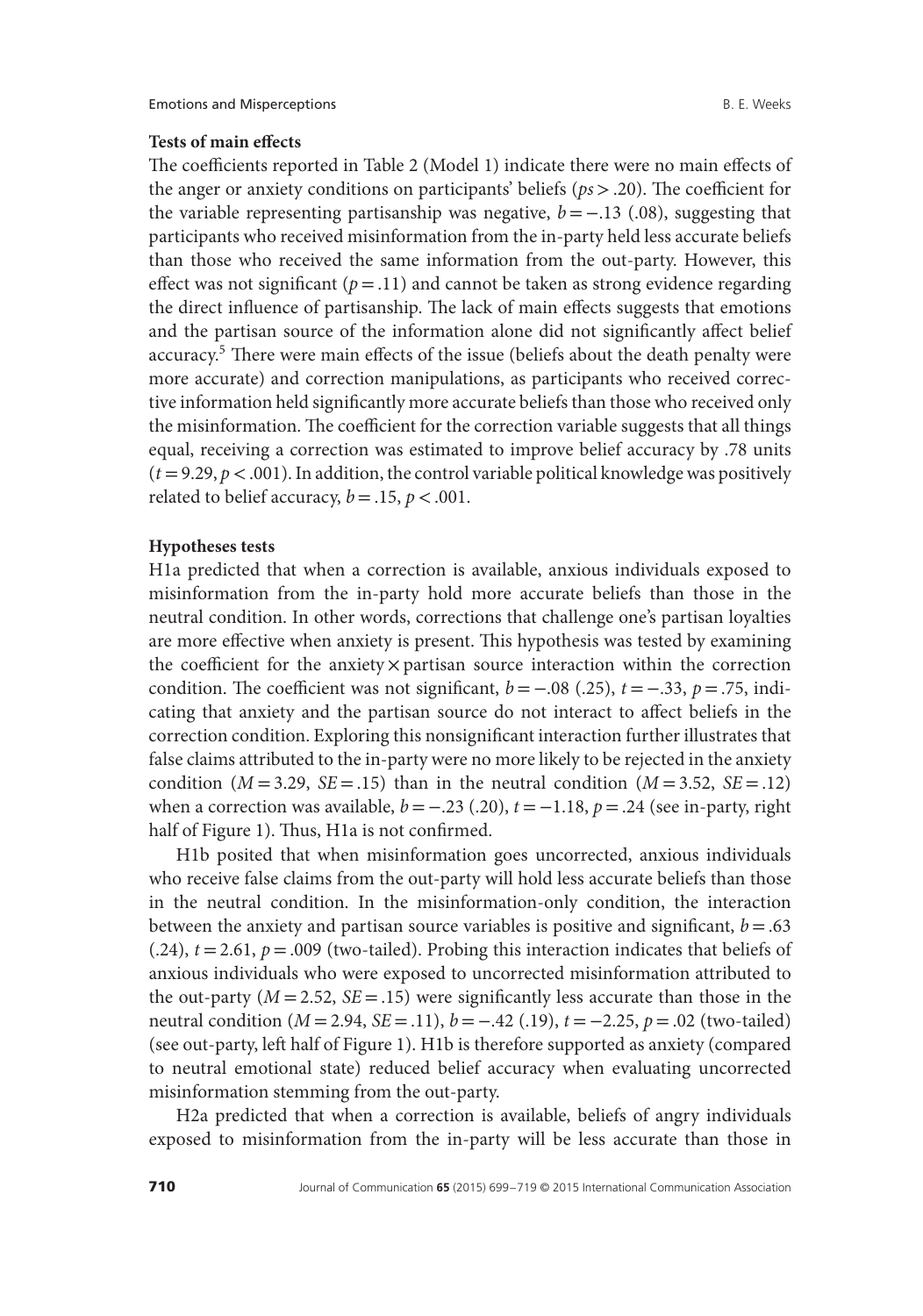

**Figure 1** Predicted belief accuracy by experimental condition and anxiety induction. *Notes:* Bars represent estimated marginal means by condition, after controlling for issue, the anger condition, and political knowledge. Belief is measured on a 1–5 scale with higher scores corresponding to more accuracy. Error bars denote standard error.

a neutral emotional state. This hypothesis is tested by focusing on the interaction between the anger dummy and partisan source variables within the correction condition. The nonsignificant coefficient for this interaction demonstrates that the influence of anger and partisanship are not dependent on one another in the correction condition,  $b = .15$  (.25),  $t = .60$ ,  $p = .55$ . Additional assessments of the data further indicate that when a correction is presented, false claims from the in-party are no more likely to be believed when participants are angry (*M* =3.41, *SE*=.15) than when they are in a neutral emotional state  $(M = 3.46, SE = .12), b = -.04$  (.19), *t* = −.23, *p*=.82 (see in-party, right half of Figure 2). As a result, H2a is not supported.

H2b predicted that when misinformation is not corrected, angry individuals who receive false claims from the in-party will hold less accurate beliefs than individuals in a neutral emotional state. In the misinformation only condition, the interaction between the anger and partisan source variables is negative and significant, *b*= −.64 (.23),  $t = -2.73$ ,  $p = .01$  (two-tailed), suggesting that anger enhances the effect of partisanship on belief. Probing the interaction revealed that belief accuracy for angry participants exposed to uncorrected misinformation from the in-party  $(M = 2.45)$ ,  $SE = .13$ ) was significantly lower than those in the neutral condition ( $M = 2.83$ , *SE* = .11), *b* = −.38 (.18), *t* = −2.14, *p* = .03 (two-tailed) (see in-party, left half of Figure 2). The findings therefore support H2b; anger reduced belief accuracy when evaluating uncorrected, party-consistent misinformation.

# **Discussion**

Emotions play an important role in how people respond to uncorrected political misinformation. This study provides causal evidence that the independent experience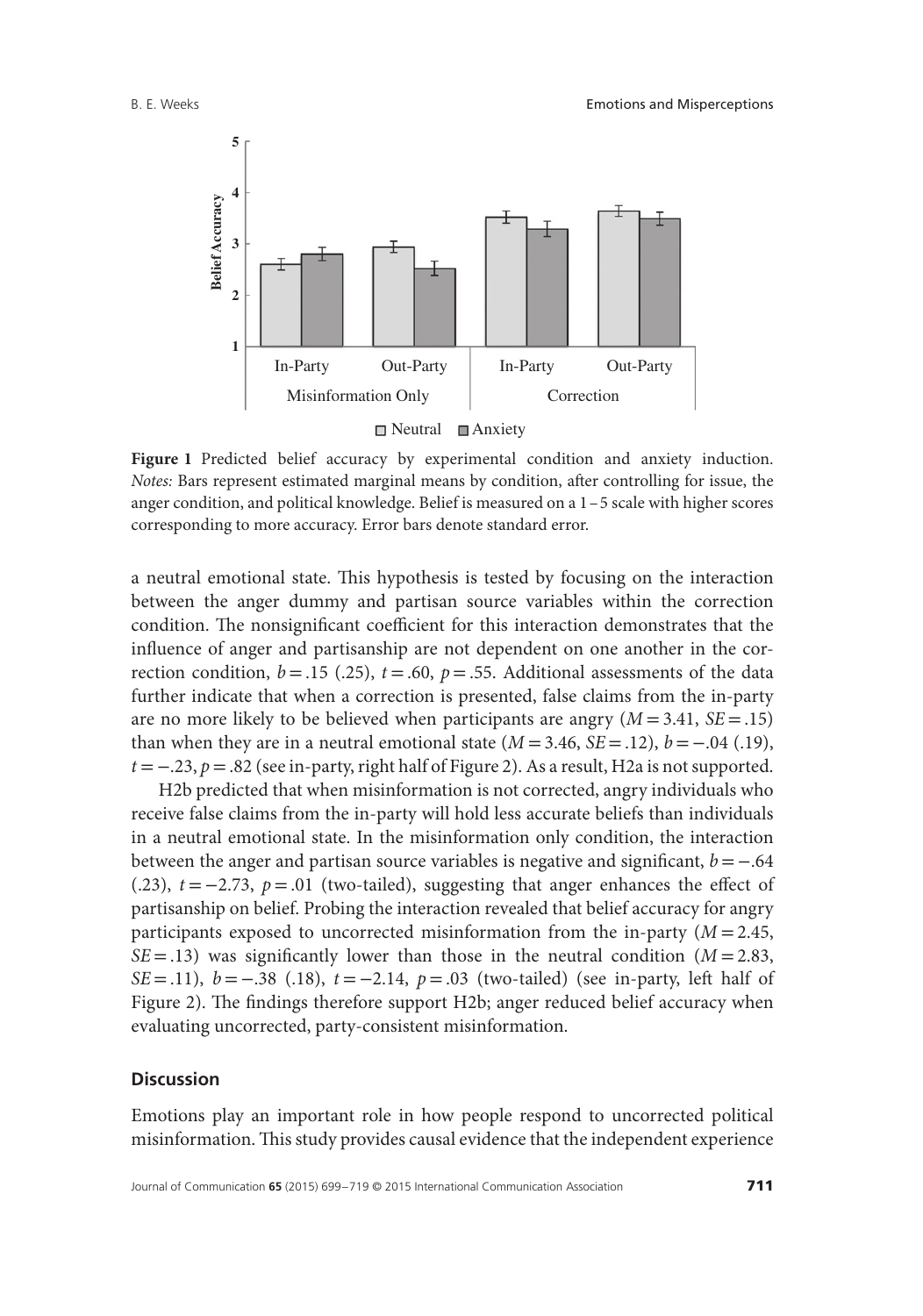

**Figure 2** Predicted belief accuracy by experimental condition and anger induction. *Notes:* Bars represent estimated marginal means by condition, after controlling for issue, the anxiety condition, and political knowledge. Belief is measured on a 1–5 scale with higher scores corresponding to more accuracy. Error bars denote standard error.

of anger and anxiety at times has different consequences for political misperceptions by heightening or dampening the influence of partisanship. When initially faced with inaccurate claims about politics, angry people are more likely to process the information in a partisan manner, which results in beliefs that reinforce their party affiliation. In contrast, anxiety reduces the reliance on partisanship at this initial stage and leads to beliefs that are consistent with information contained in the message. In this study political misperceptions appear to stem not from partisanship alone, but rather from an interaction between emotions, party identification, and the information environment.

Relying extensively on the theory of partisan motivated reasoning, previous research has shown that partisanship is related to inaccurate political beliefs (Nyhan & Reifler, 2010; Weeks & Garrett, 2014). However, to date this work has not fully illustrated when party affiliation impacts misperceptions. The current study provides one explanation. The results here suggest that the partisan motivated reasoning process may be facilitated by anger rather than anxiety or general negative affect, as anger resulted in initial beliefs that were consistent with party identification. This raises the possibility that the "automatic affective processes" that are thought to lead to biased processing of information might be limited to the discrete emotion anger rather than other negative emotions or general negative affect (Taber & Lodge, 2006, p. 756). It may be that political attitudes alone are not enough to drive partisan processing of misinformation, but rather attitudes that are tied to anger or resentment. We know there are limits to partisan motivated reasoning (Druckman, 2012; MacKuen et al., 2010; Redlawsk et al., 2010), and people do not necessarily believe derogatory claims about the other side simply *because* they are Republican or Democrat. Rather, the combination of anger and partisanship might be what leaves them misinformed. This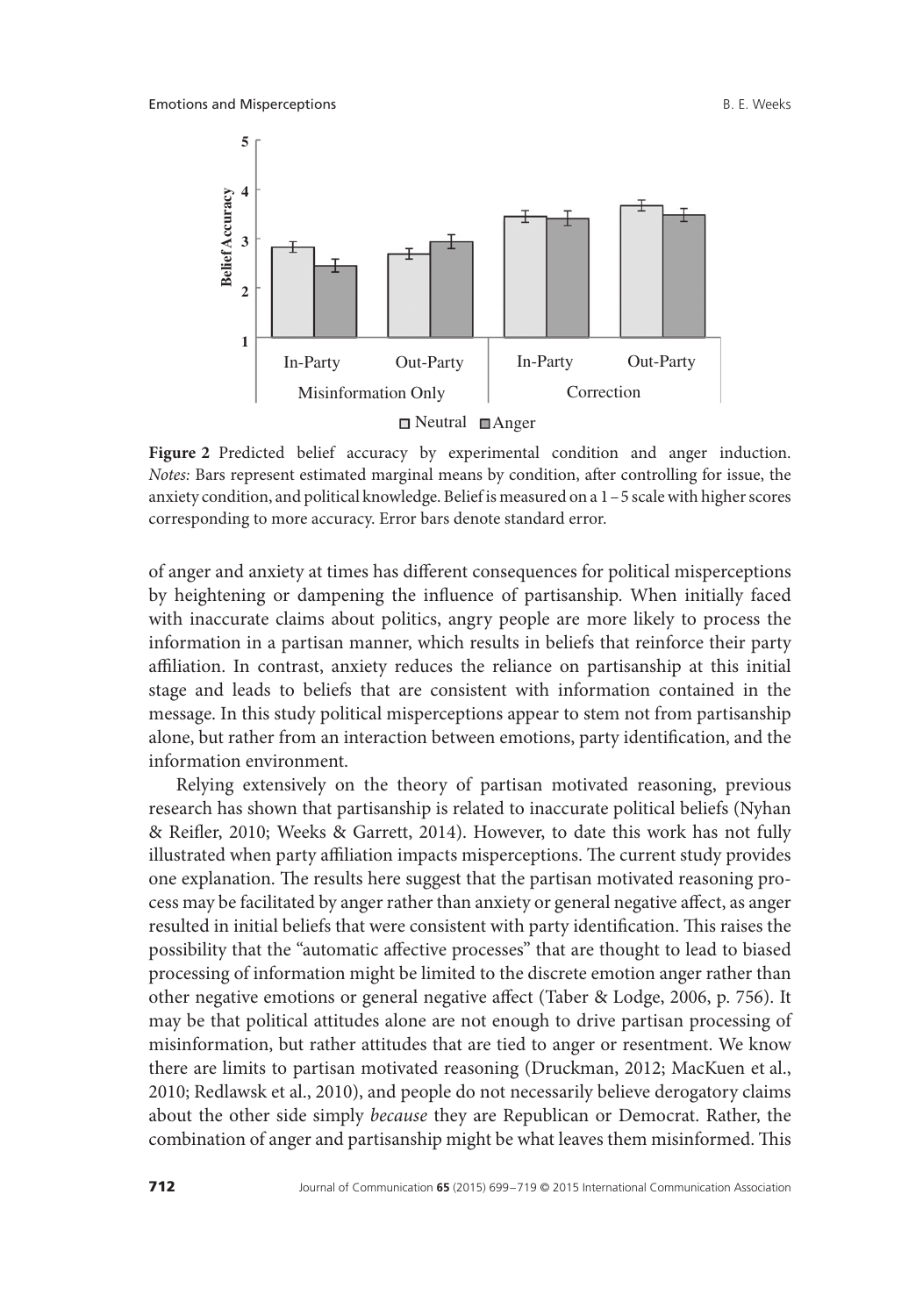process could help explain why many Republicans believe false information about Barack Obama. For example, 64% of Republicans said it was "probably true" that Obama was hiding information about his birthplace in 2013 (Cassino, 2013), which roughly coincides with the percentage of Republicans (58%) who expressed anger at Obama during that time period (Steinhauser, 2013). The interaction of anger and partisanship to facilitate belief in uncorrected misinformation is especially troubling given that anger also depresses information seeking and increases selective exposure (MacKuen et al., 2010; Valentino et al., 2008). Anger therefore has the potential to create media diets in which people are primarily exposed to like-minded messages, which may further enhance anger directed at political opponents (Slater, 2007). It will be important for future research to examine the potential reinforcing and dynamic influence of anger.

The effects of anxiety provide a theoretical explanation for why people occasionally believe misinformation that is *inconsistent* with their partisan affiliation (e.g., Democrats who believe Obama was not born in the United States). Anxious participants (vs. neutral) who only received misinformation saw a significant *decrease* in belief accuracy when exposed to inaccurate information stemming from the *out-party*. Partisan motivated reasoning would suggest these individuals should reject this misinformation because it challenges their partisanship. Yet that is not what happened. Insights from Affective Intelligence theory help us understand why this seemingly counterintuitive result should actually be expected. Recall anxiety arises out of novel political circumstances and depresses the role of prior attitudes and increases the influence of contemporary information in evaluations (MacKuen et al., 2010; Redlawsk et al., 2010). In the present research, consider Democrats asked to write something that makes them anxious about immigration reform. This experienced anxiety may have signaled that something is wrong with their position or their party's stance, which should increase the willingness to consider the information at hand (Marcus et al., 2011). When these Democrats are subsequently presented with misinformation originating from the Republican Party they do not automatically process this information in a partisan way. Instead, their beliefs are influenced more by the content of the message. They are more likely to pay closer attention to what the out-party has to say and, when corrective information is not available, have a higher probability of being misinformed. Although anxiety has typically been discussed as an emotion that facilitates democratic thinking and open-mindedness, this suggests a paradox of anxiety. That is, anxiety promotes critical thinking and learning about politics, but it may backfire if the information considered is inaccurate or misleading (Marcus, 2002).

This study does provide reasons to be hopeful about the nature of political misperceptions. Corrections to misinformation were effective, even in the face of emotional experiences and partisan motivations. Whether corrections are effective has been a primary question driving misperception research and the results of prior work are mixed. How are these conflicting findings to be reconciled? First, corrections to attitude-consistent beliefs can be effective as long as they don't require a change in attitude (Ecker, Lewandowsky, Fenton, & Martin, 2014). The claims in this study are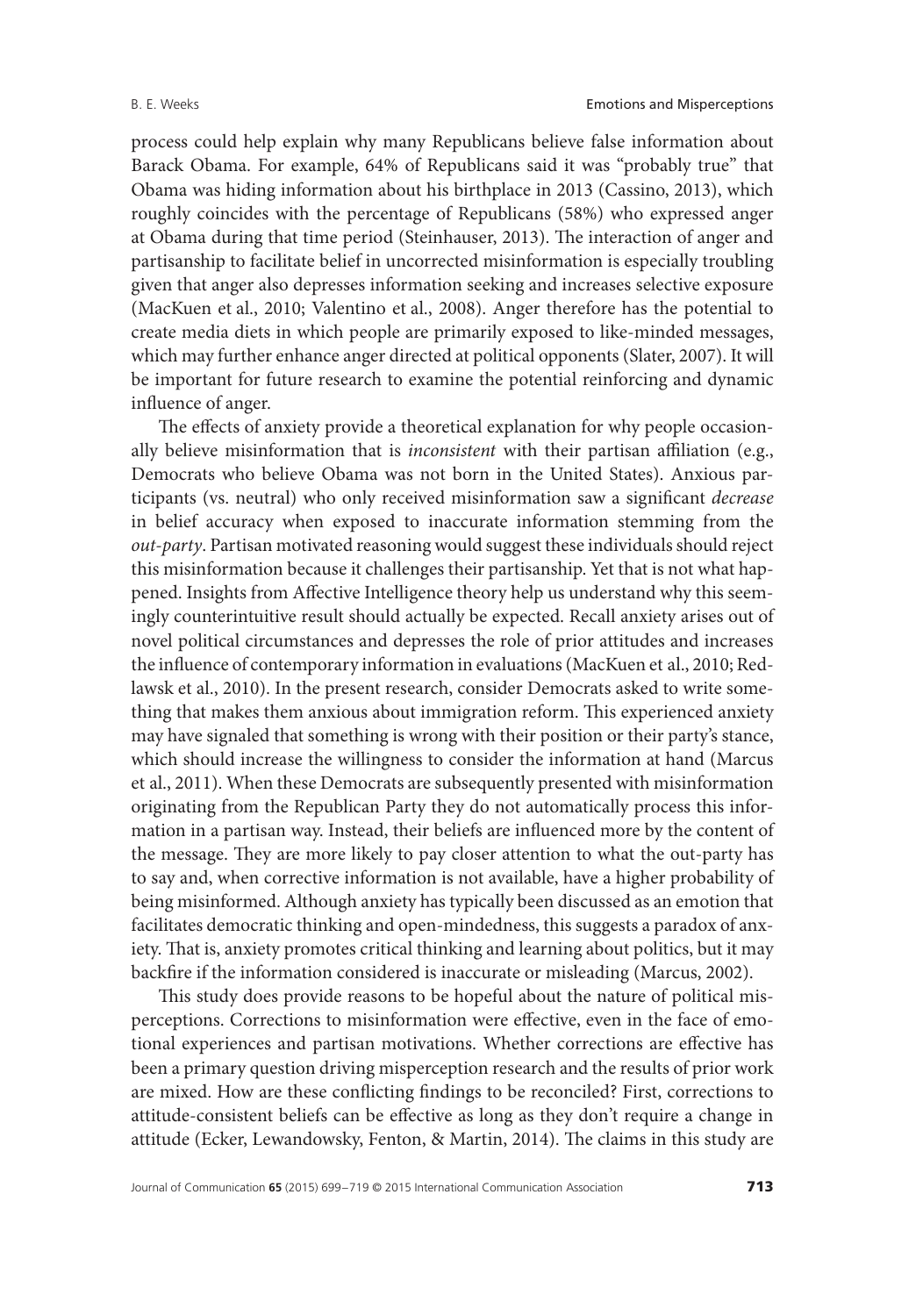#### Emotions and Misperceptions **B. E. Weeks** B. E. Weeks

likely not a critical component of people's partisan identity, so admitting they are false after seeing strong, corrective evidence did not require people to change their feelings about their political party. In this case, the corrections may update beliefs but attitudes toward the political party remain unchanged. Second, the corrections might have been successful here due to a "tipping point." Even strong partisan motivated reasoners are willing to give up on their position when exposed to an abundance of information telling them they are wrong (Redlawsk et al., 2010). Given that the corrections provided strong arguments for why each of the claims was false, it is possible that even angry participants for whom the corrections were inconsistent with their partisanship could no longer engage in motivated processing. This may also help explain why some prior experimental research has failed to find corrective effects for counterattitudinal misperceptions. In many of those studies, the correction comes in the form of a brief passage embedded in a news article (e.g., Nyhan & Reifler, 2010) or a subtle identification of the misinformation (Garrett & Weeks, 2013), which may not offer enough contradictory evidence to reach a tipping point. While both of these possibilities are plausible, it will be critical for future research to further outline the conditions and processes related to successful corrective messages.

The study's experimental design provides the opportunity to examine causal factors that influence misperceptions but it also creates some limitations. Notably, the results reported here are based on a single experiment, making replication essential. The controlled design using a large, politically and demographically diverse sample, as well as the use of stimuli sampling, suggest the findings are not limited to a single political issue or particular subgroup but future research should examine these effects in different contexts.

A strength of this study is that it provides a causal tests of the unique effects of anxiety and anger on partisan bias. However, the benefits of this design come with some drawbacks. The emotional inductions did not direct participants to write about a particular partisan target of their emotion related to the issue. It is possible that participants in the anxiety condition noted something about the out-party's stance on the issue that made them anxious. This may have limited the study's ability to find effects in the correction condition, given that anxiety about one's own party or position on an issue, not the opposition's, attenuates bias (Marcus et al., 2011). This limitation is a tradeoff that was necessary to test the possibility that these emotions uniquely affect partisan motivated reasoning. Some scholars argue that emotions are often the result of preexisting political attitudes (Ladd & Lenz, 2008), so a stringent test of the theory required that anger and anxiety be induced without any explicit partisan cues. In addition, there was concern that directing attention to partisan considerations about these issues would have inflated anger in the anxiety condition, thus preventing a clean test of the distinct effects of each emotion. So although the writing task comes with disadvantages, it was necessary to isolate the effects of anger and anxiety from each other, as well as from partisanship.

The emotion induction raises another notable limitation. Participants in the neutral condition were not asked to write about immigration or the death penalty, which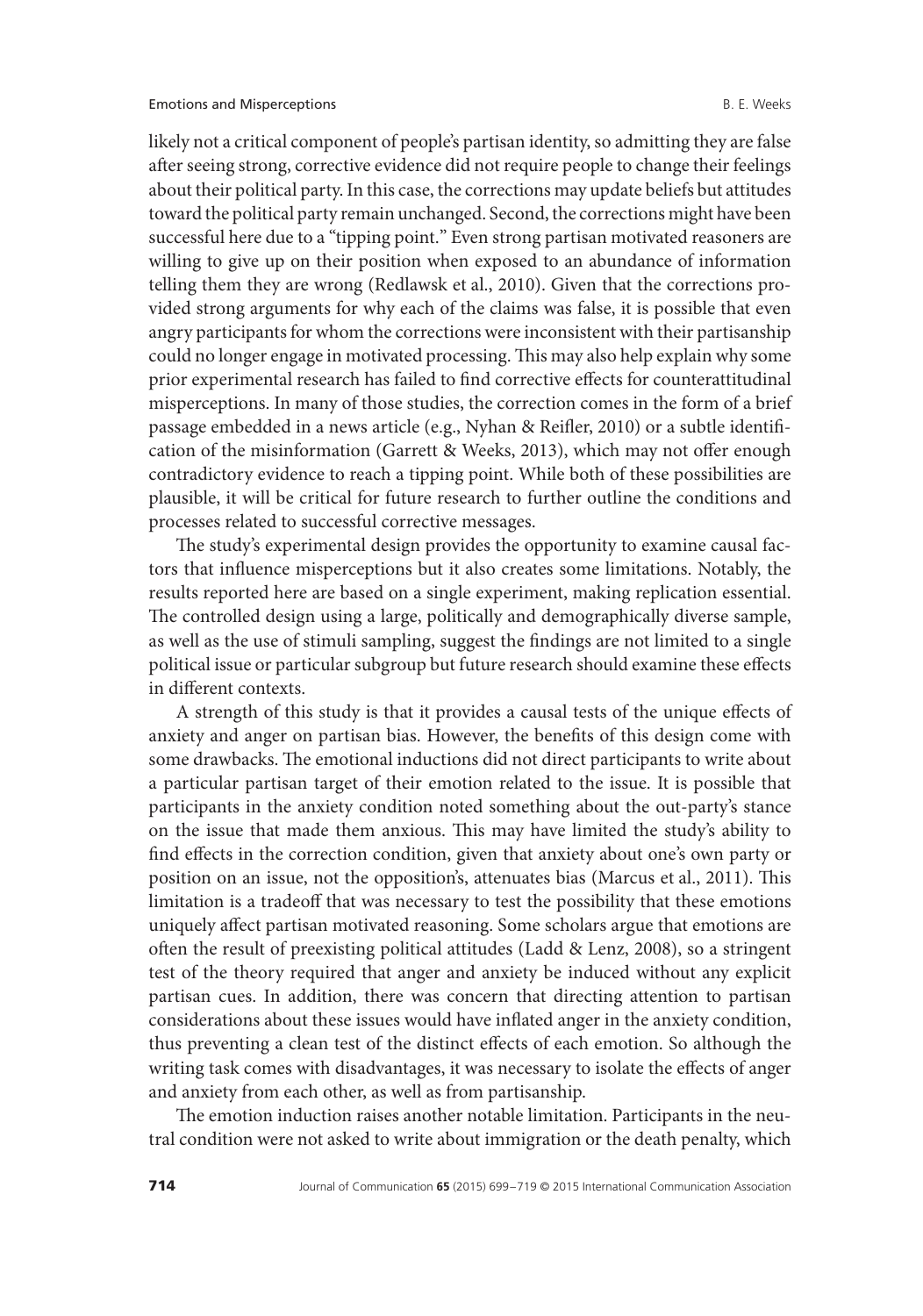creates the possibility that mere salience of the issue, not the experience of emotions, affected the results. It is also possible that the emotional inductions created negative thoughts about the issue, which directly affected belief accuracy. However, the evidence suggests this threat is limited as there was no main effect of emotion on belief, indicating that the induction task alone did not affect perceptions. In addition, the differential interactive effects of anxiety and anger are consistent with theory and demonstrate that the unique experience of these emotions, not simply writing about the issue, influenced what people believe.

Another limitation involves the false claims used. The misinformation here was not widely known and did not receive media attention prior to fielding the study. It is possible the effects observed here might be different with long-standing misperceptions that have been in the public sphere for years. Studies attempting to correct well-known misperceptions have shown the task to be more difficult (e.g., Nyhan & Reifler, 2010) and the format of the corrections used here may work differently with prominent misperceptions in the real world.

Despite these limitations, this study offers a unique theoretical contribution to the study of political misperceptions. Using a highly controlled experimental design, this research directly addresses the question of why people hold political misperceptions by providing causal evidence that two negative emotions—anxiety and anger—uniquely work in connection with other factors to influence people's responses to inaccurate information. It is clear from this work that political beliefs are formed not by a single consideration but rather by a set of interacting influences including emotion, partisanship, and the information environment. Examining how these components work together—not in isolation—will better serve us as we seek to understand the problem of political misperceptions.

# **Acknowledgments**

The author thanks Kelly Garrett for his guidance on this project and also Dave Ewoldsen, Ariel Hasell, Lance Holbert, Shannon McGregor, and Emily Moyer-Gusé for their comments and suggestions at various stages. This research was supported by the National Science Foundation under Grant IIS-1149599, awarded to Kelly Garrett. Any opinions, findings, and conclusions or recommendations expressed in this material are those of the author and do not necessarily reflect the views of the National Science Foundation.

### **Notes**

- 1 Redlawsk, Tolbert, & McNeely (2014) find fear exacerbated effects of symbolic racism on evaluations of Obama and a similar mechanism may exist with Democrats' misperceptions about Obama.
- 2 Brader (2005) demonstrated experimentally that anxiety can alter candidate preferences. However, his study was not directly interested in emotions' effects on partisan motivated reasoning, nor did he examine the effects of anger.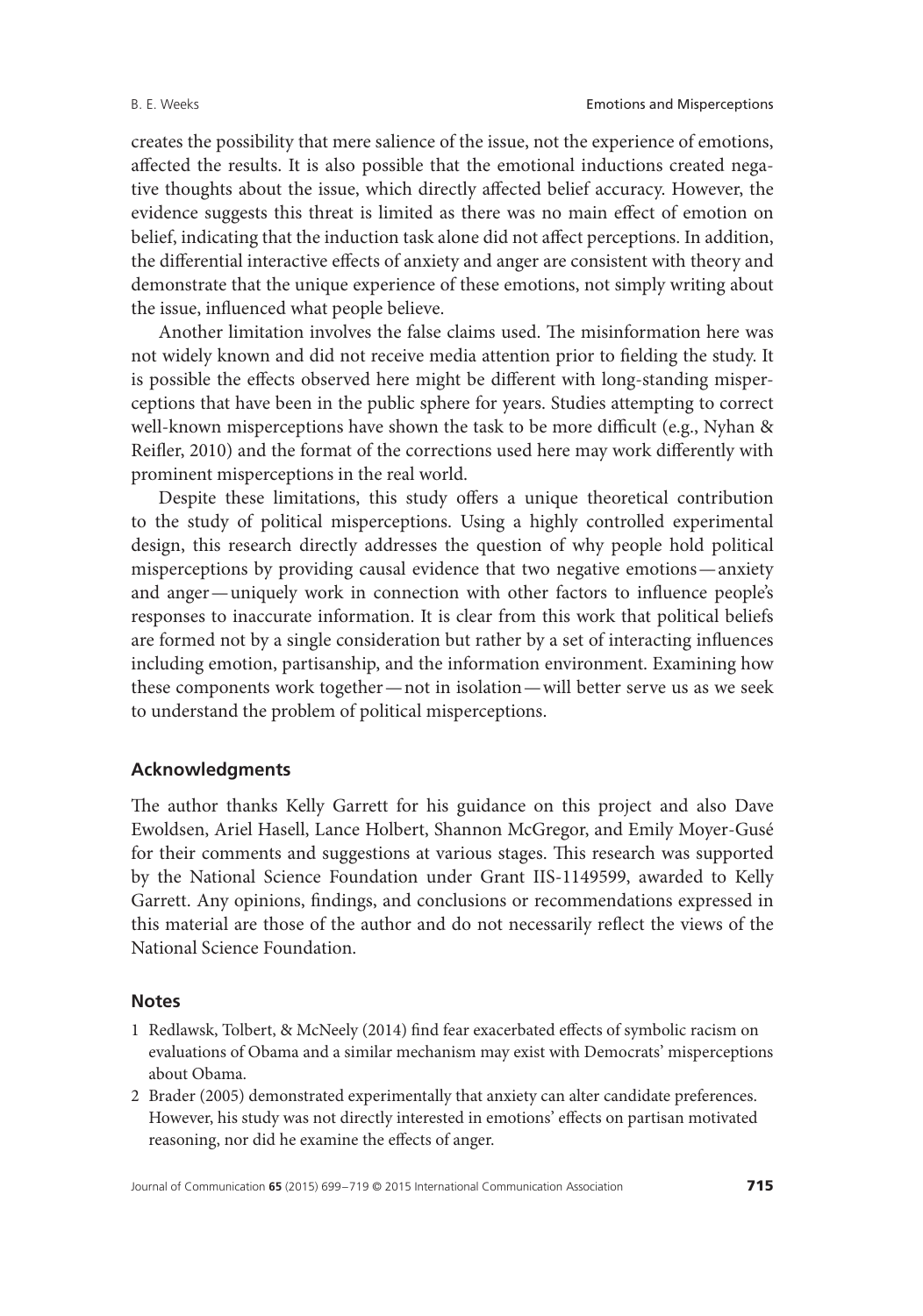- 3 Some evidence indicates that survey responses to factual questions do not always represent true beliefs, but rather are expressions of partisan loyalty (e.g. Bullock, Gerber, Hill, & Huber, 2013; Prior, Sood, & Khanna, 2013). Although this suggests that partisan differences in factual perceptions may be overstated, research indicates that self-reported misperceptions, whether true beliefs or not, can independently affect democratic outcomes such as support for political policies (Kuklinski et al., 2000) and vote choice (Weeks & Garrett, 2014).
- 4 The study does not take into account participants' prior knowledge on these issues, which could affect belief accuracy. For example, being knowledgeable about these issues should improve accuracy, and it is possible that participants who reported accurate beliefs did so because they knew the right answer from the start and not because the corrections were effective. However, given that the experimental design incorporated random assignment, any bias generated from prior knowledge should be evenly distributed throughout the sample.
- 5 It is possible that respondents would not believe scenarios in which Democrats spread misinformation about immigration or Republicans promote false claims about the death penalty, given each party's general position on those issues. Two analyses of variance (controlling for the emotion and correction conditions and political knowledge) demonstrate a main effect of participants' political affiliation, as Republicans held less accurate beliefs than Democrats about immigration  $(F(1,270) = 6.62, p = .01)$ , while Democrats were less accurate than Republicans about the death penalty  $(F(1,275)=4.52)$ ,  $p = .03$ ). However there was no main effect of the political party of the source of the misinformation on belief for either immigration  $(F(1,270) = 1.44, p = .23)$  or the death penalty  $(F(1,275)=1.33, p=.25)$ . More importantly, there was no interaction between the participants' party affiliation and the partisan source of the misinformation for either issue (immigration: *F*(1,270)=2.38, *p*=.12; death penalty: *F*(1, 275)=2.28, *p*=.13). This indicates that neither Republicans' nor Democrats' beliefs about these issues depended on the political party attributed as the source of the misinformation.

### **References**

- Brader, T. (2005). Striking a responsive chord: How political ads motivate and persuade voters by appealing to emotions. *American Journal of Political Science*, **49**, 388–405. doi:10.1111/j.0092-5853.2005.00130.x.
- Brader, T. (2011). The political relevance of emotions: "Reassessing" revisited. *Political Psychology*, **32**, 337–346. doi:10.1111/j.1467-9221.2010.00803.x.
- Bullock, J. G. (2009). Partisan bias and the Bayesian ideal in the study of public opinion. *Journal of Politics*, **71**, 1109–1124. doi:10.1017/S0022381609090914.
- Bullock, J.G., Gerber, A.S., Hill, S.J., & Huber, G.A. (2013). *Partisan bias in factual beliefs about politics*. Working Paper 19080, National Bureau of Economic Research. Retrieved from http://www.nber.org/papers/w19080
- Carver, C. S., & Harmon-Jones, E. (2009). Anger is an approach-related affect: Evidence and implications. *Psychological Bulletin*, **135**, 183–204. doi:10.1037/a0013965.
- Cassino, D. (2013, January 17). *Conspiracy theories prosper: 25% of Americans are "truthers."* Fairleigh Dickinson University's Public Mind Poll. Retrieved from http://www.scribd. com/doc/120815791/Fairleigh-Dickinson-poll-on-conspiracy-theories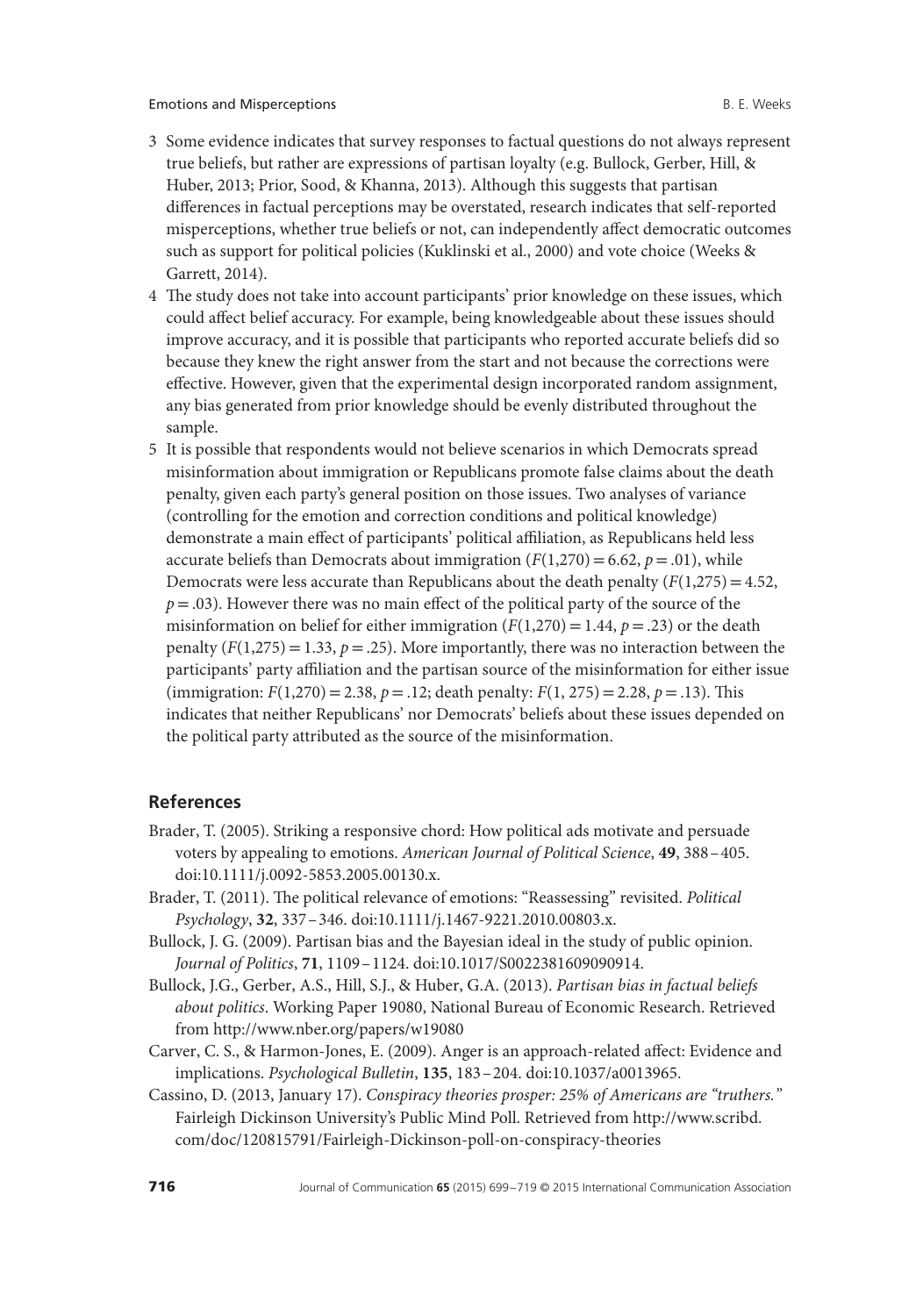- Coe, K., Kenski, K., & Rains, S. A. (2014). Online and uncivil? Patterns and determinants of incivility in newspaper website comments. *Journal of Communication*, **64**, 658–679. doi:10.1111/jcom.12104.
- Druckman, J. N. (2012). The politics of motivation. *Critical Review: A Journal of Politics and Society*, **24**, 199–216. doi:10.1080/08913811.2012.711022.
- Ecker, U. K. H., Lewandowsky, S., Fenton, O., & Martin, K. (2014). Do people keep believing because they want to? Pre-existing attitudes and the continued influence of misinformation. *Memory & Cognition*, **42**, 292–304. doi:10.3758/s13421-013-0358-x.
- Eysenck, M. W., Derakshan, N., Santos, R., & Calvo, M. G. (2007). Anxiety and cognitive performance: Attention control theory. *Emotion*, **7**, 336–353. doi:10.1037/1528- 3542.7.2.336.
- Frijda, N. H. (1986). *The emotions*. New York, NY: Cambridge University Press.
- Gaines, B. J., Kuklinski, J. H., Quirk, P. J., Peyton, B., & Verkuilen, J. (2007). Same facts, different interpretations: Partisan motivation and opinion on Iraq. *Journal of Politics*, **69**, 957–974. doi:10.1111/j.1468-2508.2007.00601.x.
- Gallup. (2011, May 13). *Obama's birth certificate convinces some, but not all, skeptics.* Retrieved from http://www.gallup.com/poll/147530/obama-birth-certificateconvinces-not-skeptics.aspx
- Garrett, R. K. (2011). Troubling consequences of online political rumoring. *Human Communication Research*, **37**, 255–274. doi:10.1111/j.1468-2958.2010.01401.x.
- Garrett, R. K., Nisbet, E. C., & Lynch, E. K. (2013). Undermining the corrective effects of media-based political fact checking? The role of contextual cues and naïve theory. *Journal of Communication*, **63**, 617–637. doi:10.1111/jcom.12038.
- Garrett, R. K., & Weeks, B. E. (2013). *The promise and peril of real-time corrections to political misperceptions*. Paper presented at the Proceedings of the ACM 2013 Conference on Computer Supported Cooperative Work (CSCW) (pp. 1047–1058), San Antonio, TX. New York, NY: ACM.
- Goodall, C. E., Slater, M. D., & Myers, T. A. (2013). Fear and anger responses to local news coverage of alcohol-related crimes, accidents, and injuries: Explaining news effects on policy support using a representative sample of messages and people. *Journal of Communication*, **63**, 373–392. doi:10.1111/jcom.12020.
- Gottfried, J. A., Hardy, B. W., Winneg, K. M., & Jamieson, K. H. (2013). Did fact checking matter in the 2012 presidential campaign? *American Behavioral Scientist*, **57**, 1558–1567. doi:10.1177/0002764213489012.
- Hayes, A. F. (2013). *Introduction to mediation, moderation, and conditional process analysis*. New York, NY: The Guilford Press.
- Huddy, L., Feldman, S., & Cassese, E. (2007). On the distinct political effects of anxiety and anger. In W. R. Neuman, G. E. Marcus, A. N. Crigler, & M. Mackuen (Eds.), *The affect effect: Dynamics of emotion in political thinking and behavior* (pp. 202–230). Chicago, IL: University of Chicago Press.
- Jerit, J., & Barabas, J. (2012). Partisan perceptual bias and the information environment. *The Journal of Politics*, **74**, 672–684. doi:10.1017/S0022381612000187.
- Kuklinski, J. H., Quirk, P. J., Jerit, J., Schwieder, D., & Rich, R. F. (2000). Misinformation and the currency of democratic citizenship. *The Journal of Politics*, **62**, 790–816. doi:10.1111/ 0022-3816.00033.
- Kunda, Z. (1990). The case for motivated reasoning. *Psychological Bulletin*, **108**, 480–498. doi:10.1037/0033-2909.108.3.480.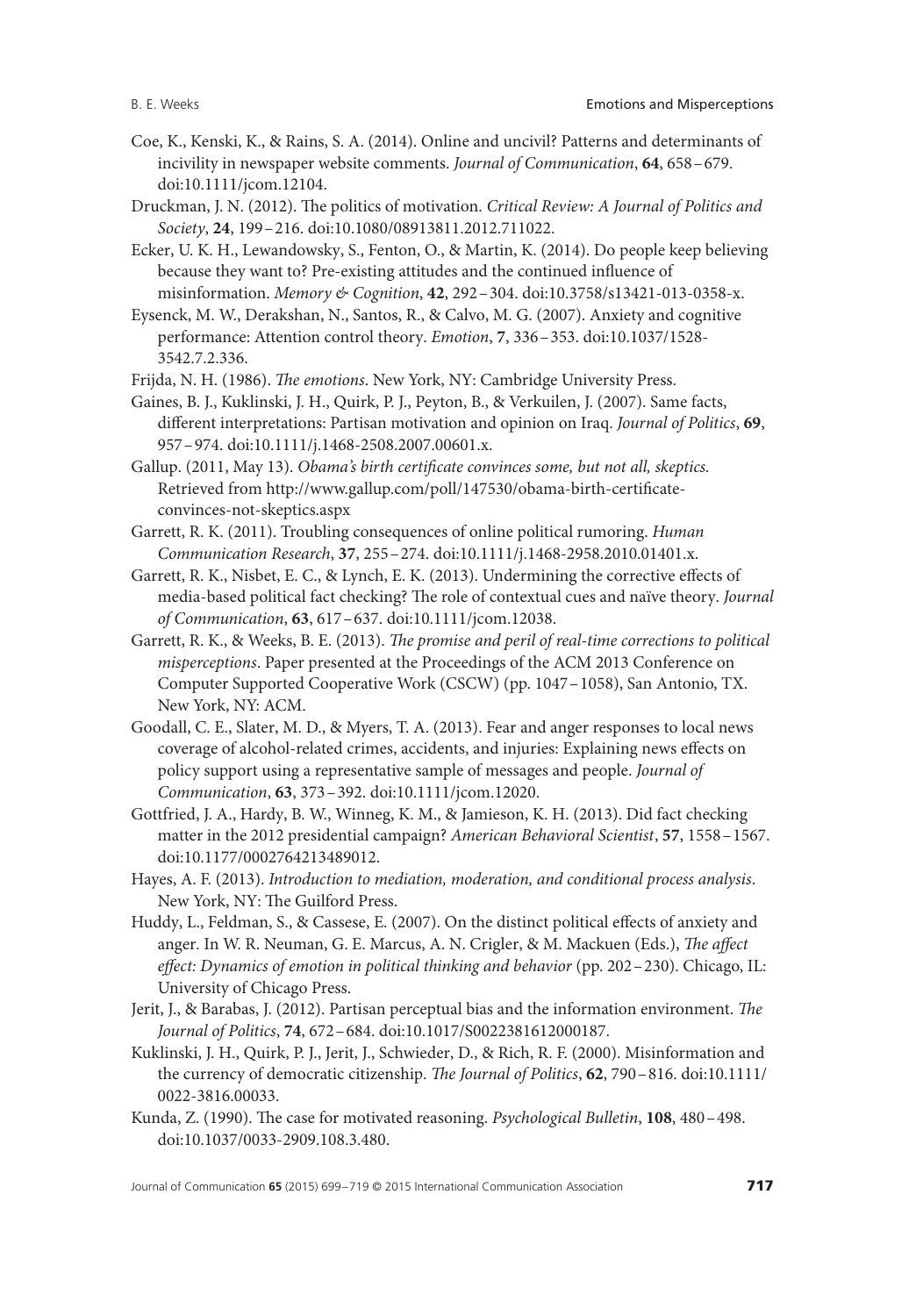- Ladd, J. M., & Lenz, G. S. (2008). Reassessing the role of anxiety and vote choice. *Political Psychology*, **29**, 275–296.
- Lazarus, R. S. (1991). *Emotion and adaptation*. New York, NY: Oxford University Press.
- Lerner, J. S., & Keltner, D. (2001). Fear, anger, and risk. *Journal of Personality and Social Psychology*, **81**, 146–159. doi:10.1037/0022-3514.81.1.146.
- MacKuen, M., Wolak, J., Keele, L., & Marcus, G. E. (2010). Civic engagements: Resolute partisanship or reflective deliberation. *American Journal of Political Science*, **54**, 440–458. doi:10.1111/j.1540-5907.2010.00440.x.
- Marcus, G. E. (2002). *The sentimental citizen: Emotion in democratic politics*. University Park: The Pennsylvania State University Press.
- Marcus, G. E., MacKuen, M., & Neuman, W. R. (2011). Parsimony and complexity: Developing and testing theories of affective intelligence. *Political Psychology*, **32**, 323–336. doi:10.1111/j.1467-9221.2010.00806.x.
- Marcus, G. E., Neuman, W. R., & MacKuen, M. (2000). *Affective intelligence and political judgment*. Chicago, IL: University of Chicago Press.
- Marcus, G. E., Sullivan, J. T., Theiss-Morse, E., & Stevens, D. (2005). The emotional foundation of political cognition: The impact of extrinsic anxiety on the formation of political tolerance judgments. *Political Psychology*, **26**, 949–963. doi:10.1111/j.1467- 9221.2005.00452.x.
- Meirick, P. C. (2013). Motivated misperception? Party, education, partisan news, and belief in "death panels". *Journalism & Mass Communication Quarterly*, **90**, 39–57. doi:10.1177/ 1077699012468696.
- Nabi, R. L. (1999). A cognitive-functional model for the effects of discrete negative emotions on information processing, attitude change, and recall. *Communication Theory*, **9**, 292–320. doi:10.1111/j.1468-2885.1999.tb00172.x.
- Nabi, R. L. (2003). Exploring the framing effects of emotion: Do discrete emotions differentially influence information accessibility, information seeking, and policy preference? *Communication Research*, **30**, 224–247. doi:10.1177/0093650202250881.
- Nabi, R. L. (2010). The case for emphasizing discrete emotions in communication research. *Communication Monographs*, **77**, 153–159. doi:10.1080/03637751003790444.
- Nyhan, B., & Reifler, J. (2010). When corrections fail: The persistence of political misperceptions. *Political Behavior*, **32**, 303–330. doi:10.1007/s11109-010-9112-2.
- Papacharissi, Z. (2012). Without you, I'm nothing: Performances of the self on Twitter. *International Journal of Communication*, **6**, 1989–2006.
- Prior, M., Sood, G., & Khanna, K. (2013). *You cannot be serious: Do partisans believe what they say?* Working Paper. Retrieved from http://government.arts.cornell.edu/assets/ psac/sp13/Prior\_PSAC\_Apr15.pdf
- Redlawsk, D. P., Civettini, A. J., & Emmerson, K. M. (2010). The affective tipping point: Do motivated reasoners ever "get it"? *Political Psychology*, **31**, 563–593. doi:10.1111/j.1467-9221.2010.00772.x.
- Redlawsk, D. P., Tolbert, C. J., & McNeely, N. A. (2014). Symbolic racism and emotional responses to the 2012 presidential candidates. *Political Research Quarterly*, **67**, 680–694. doi:10.1177/1065912914531091.
- Roseman, I. J., Wiest, C., & Swartz, T. S. (1994). Phenomenology, behaviors, and goals differentiate discrete emotions. *Journal of Personality and Social Psychology*, **67**, 206–221. doi:10.1037/0022-3514.67.2.206.